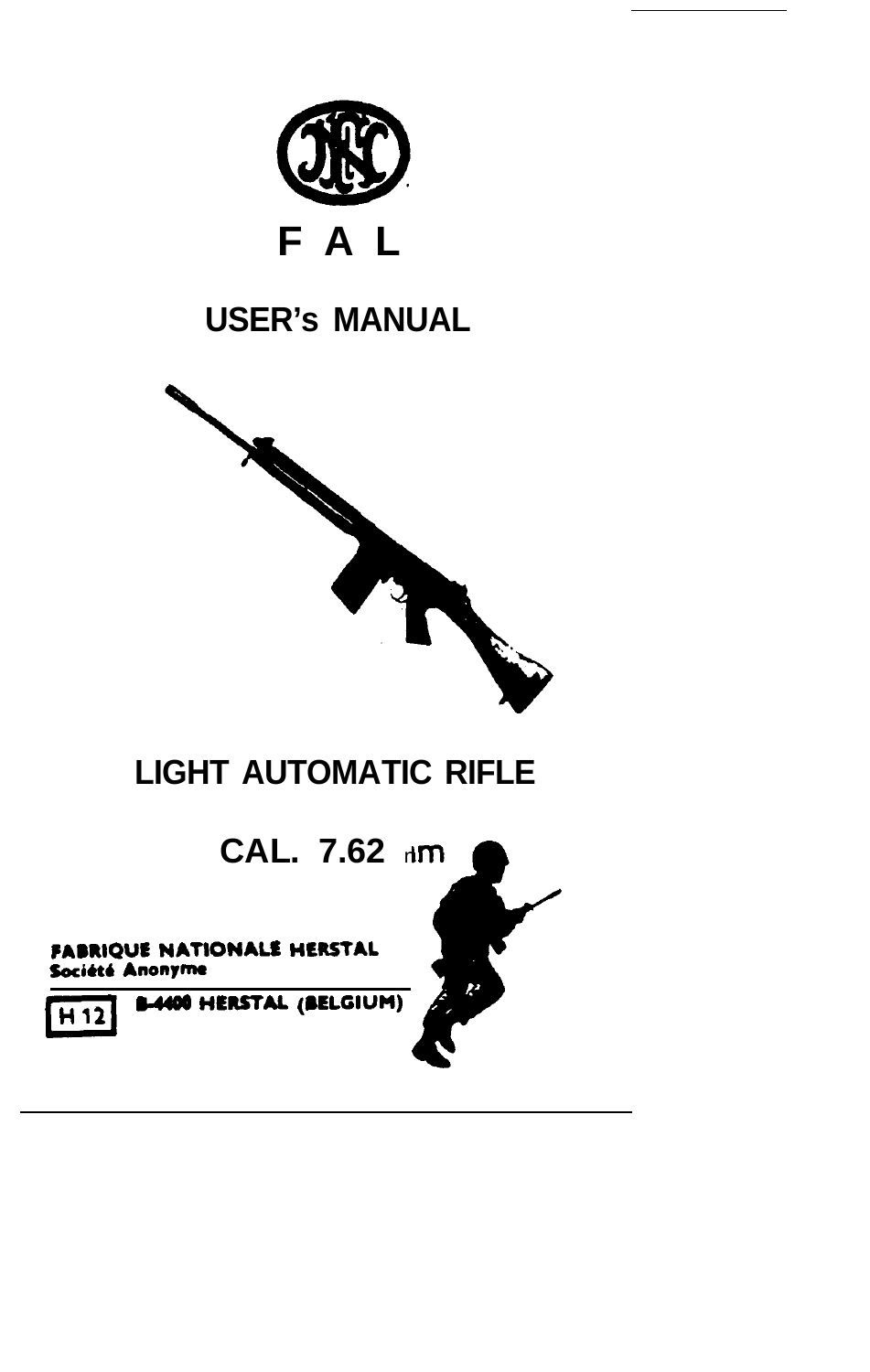## **I. INTRODUCTION**

**The FN Light Automatic Rifle, colibre 7.62 mm NATO, usually known OS the "F. A. L." or "L. A. R.", has resulted from prolonged research and comoetitive trials made in various countries and unde; all types of climatic conditions.**



**Fig.** <sup>I</sup>

**This rifle, which has been adopted by many countries both within and outside NATO, was designed and made by FN to give the user a rifle which would combine all the essential qualities needed under modern fighting conditions, to a hitherto unequalled degree.**

**This booklet is neither for the armourer nor the specialised officer: its purpose is to familiarise the user with a weapon which is new to him and to put sufficient knowledge at his disposal to enable him to use it with maximum efficiency.**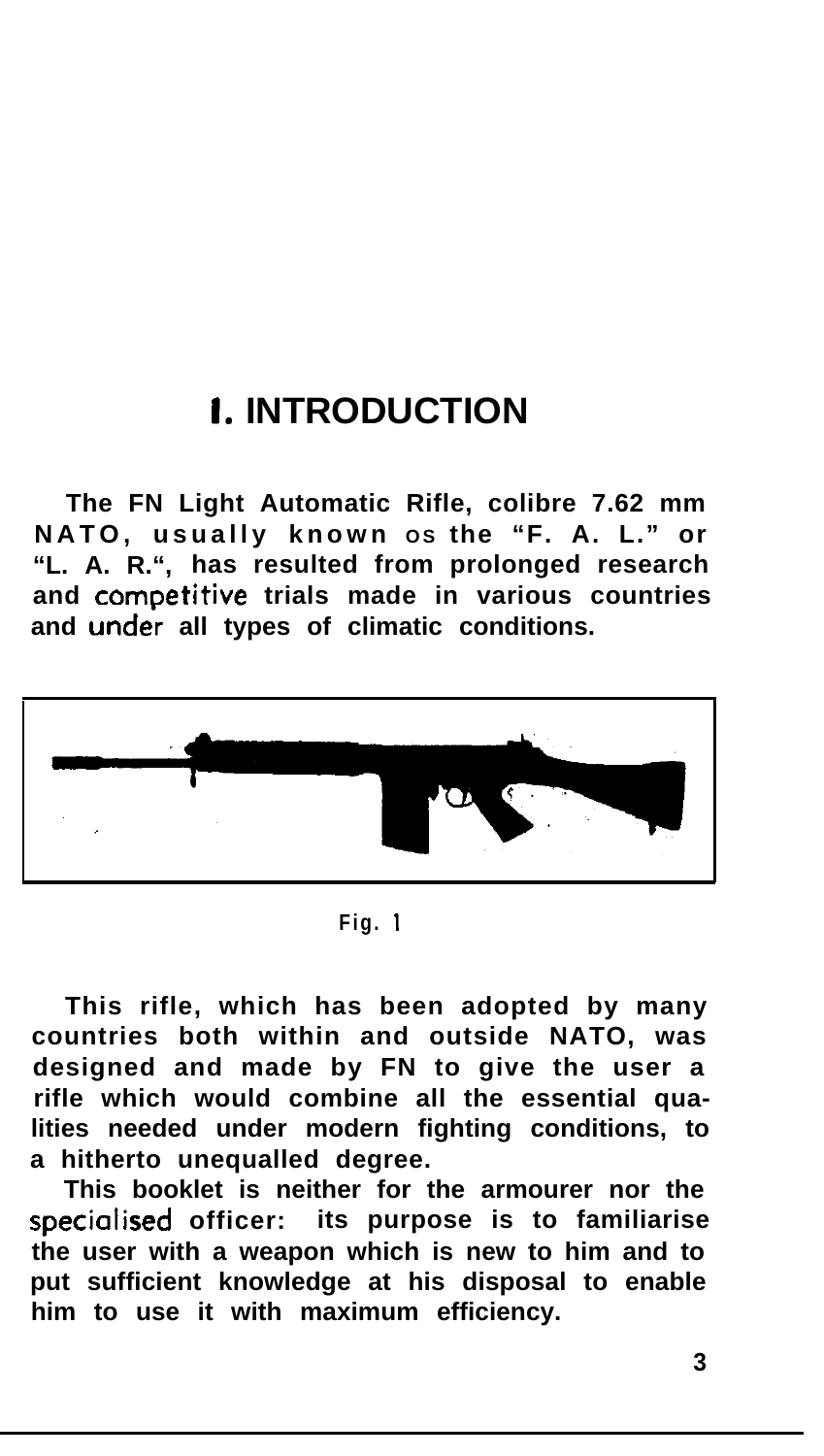# **I I. CHARACTERISTICS AND TECHNICAL DETAILS**

**The FN Light Automatic Rifle is an automatic weapon, calibre 7.62 mm NATO, gas-operated and with a breech block which is mechanically locked before firing can take place.**

**Rifle**

- **1. Weights**
	- **a) Rifle without magazine: 4.325 kgs (approx. 9.53 Ibs)**
	- **b) Magazine (steel) empty: 250 g (8+ ots)**
	- **c) Magazine (steel) filled 20 rounds Ball Ammn.: 730 g (1 lb 98 ozs)**
	- **d)** Barrel. approx. 800 g (1 lb  $12\frac{1}{4}$  ozs)
- **2. Measurements**
	- **a) Overall length** . **1,090 mm (approx. 40")**
	- **b) Barrel length . 533 mm (approx. 21")**
	- **c) Sight radius** . **553 mm (approx. 21\$")**
- **3. System of operation: gas, with regulator and piston.**
- **4. Method of feed: 20-round magazine.**
- **5. Magazine housing** : **underneath the receiver.**
- **6. Ejection opening** : **right side of receiver.**

**4**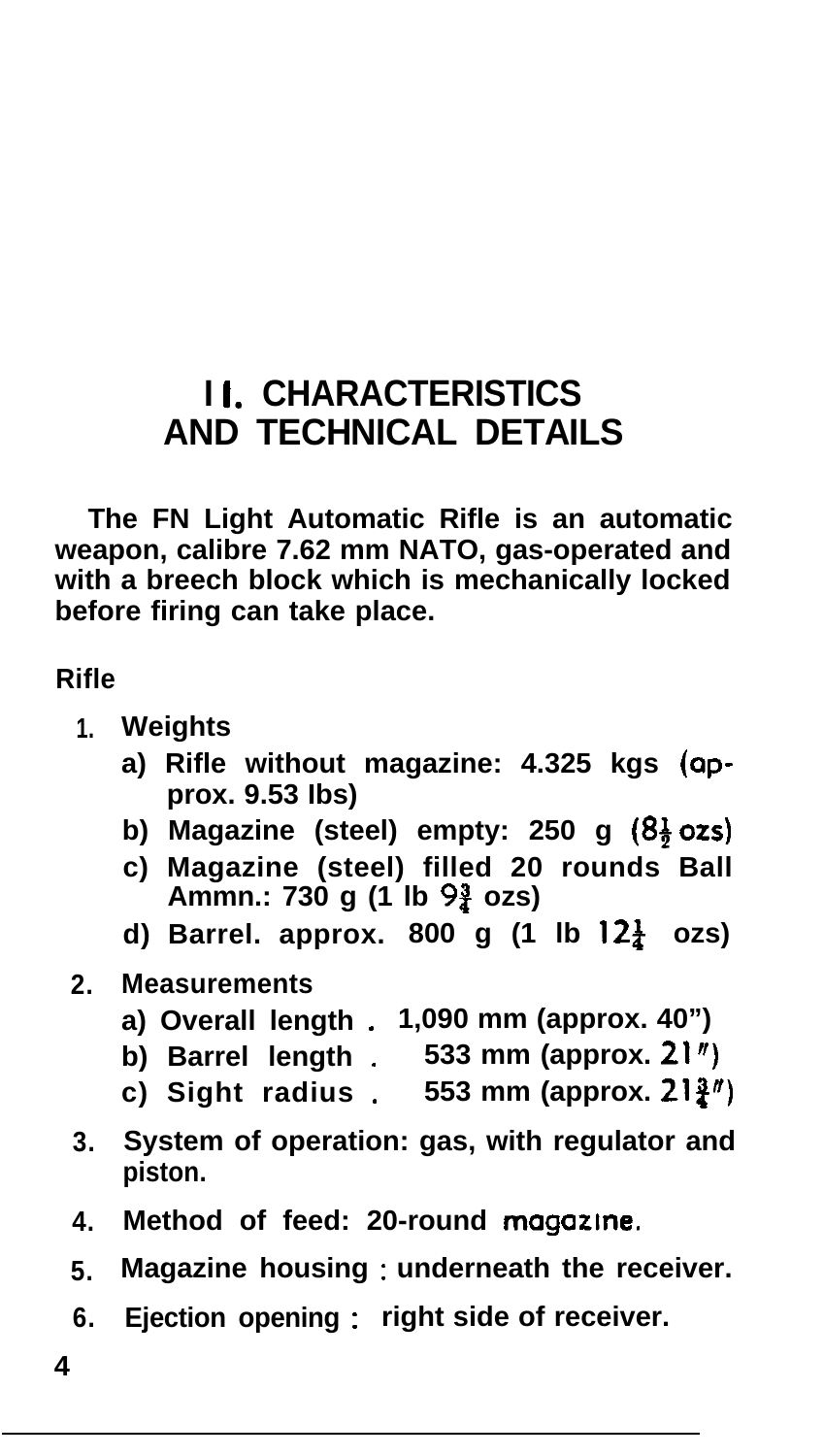- **7. Cocking handle: left side of receiver.**
- **8. Chonge lever: left side of trigger frame.**
- **9. Sights: adjustable, bocksight graduated from 200-600 metres, scaled by 100 m.**
- **10. Rifling of barrel** : **4 grooves, direction-right, pitch-l in 305 mm** (1 **in 12"!**
- **11. Cyclic rote of fire: 650-700 rpm.**
- **12. Operational rate of fire, semi-automatic: up to 60 rpm.**

**Cartridge**

- 1. **Colibre: 7.62 mm NATO (Fig. 2).**
- **2. Weight of cartridge: (for ordinary ball round "SS 77") approx. 24 g (0.86 oz).**
- **3. Length of cartridge: 7 I mm (2.8").**
- 4. **Weight of ordinary bullet: "FN SS 77": 9.30 g (0.33 oz).**
- 5. **Powder charge: approx. 3 g (0.1 oz).**
- **6. lnitiol Velocity (VO) in the "F. A. L.": 840 m/set (2,754 ft/sec).**
- **7. Muzzle Energy (EO) in the "F. A. L.": 335 kgm (2,422 ft.lbs).**
- **8. Remaining Kinetic Energy at 600 metres (656 yds): 100 kgm (723 ft.lbs).**

**N. 6. For further technical information and ballistical chorocteristics, also firing tables, refer**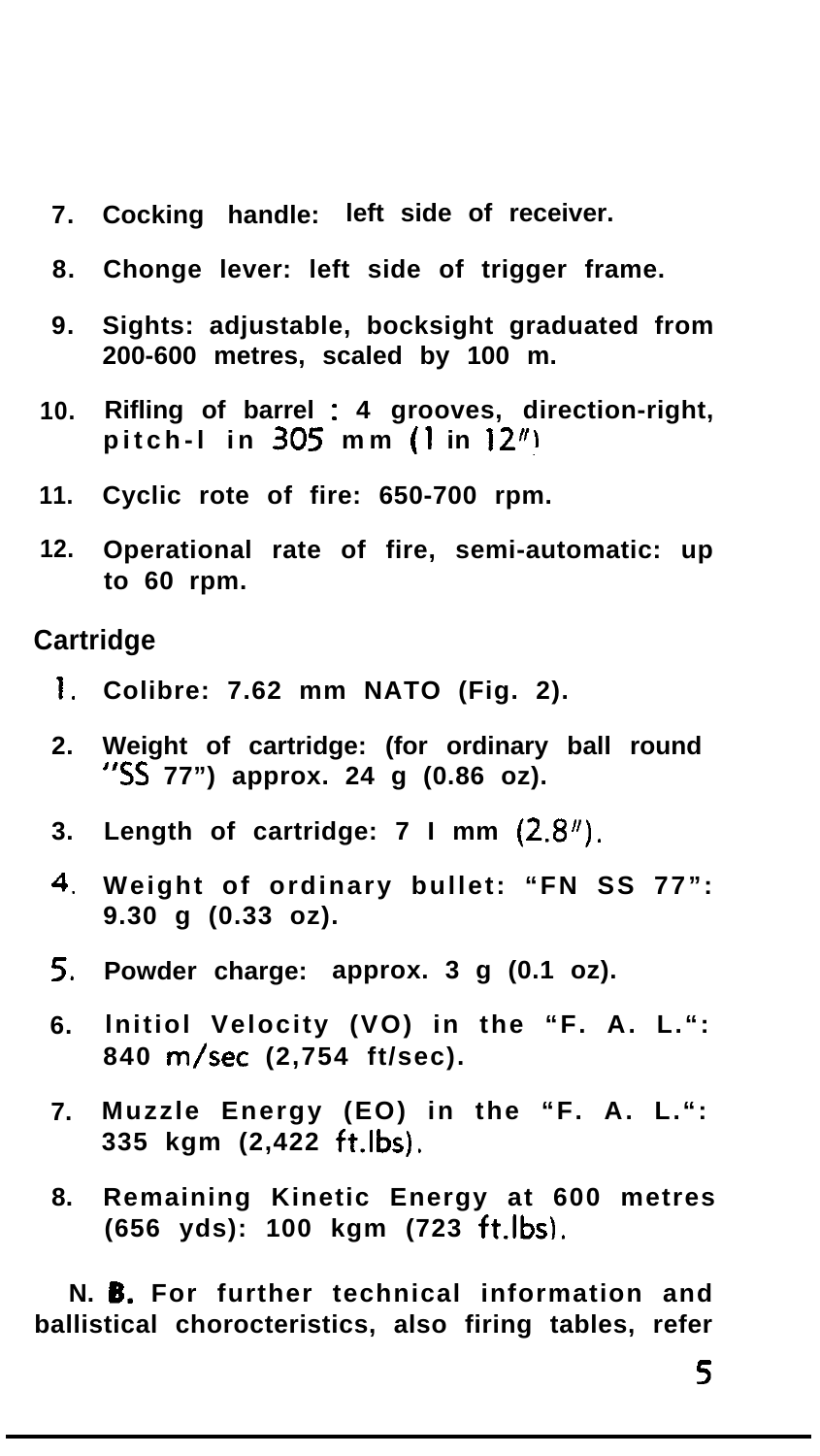**to FN booklet for Ammunition calibre 7.62 mm NATO, or other handbook on thk subject.**



Fig. 2 FN 7.62 mm NATO cartridge with SS 77 bullet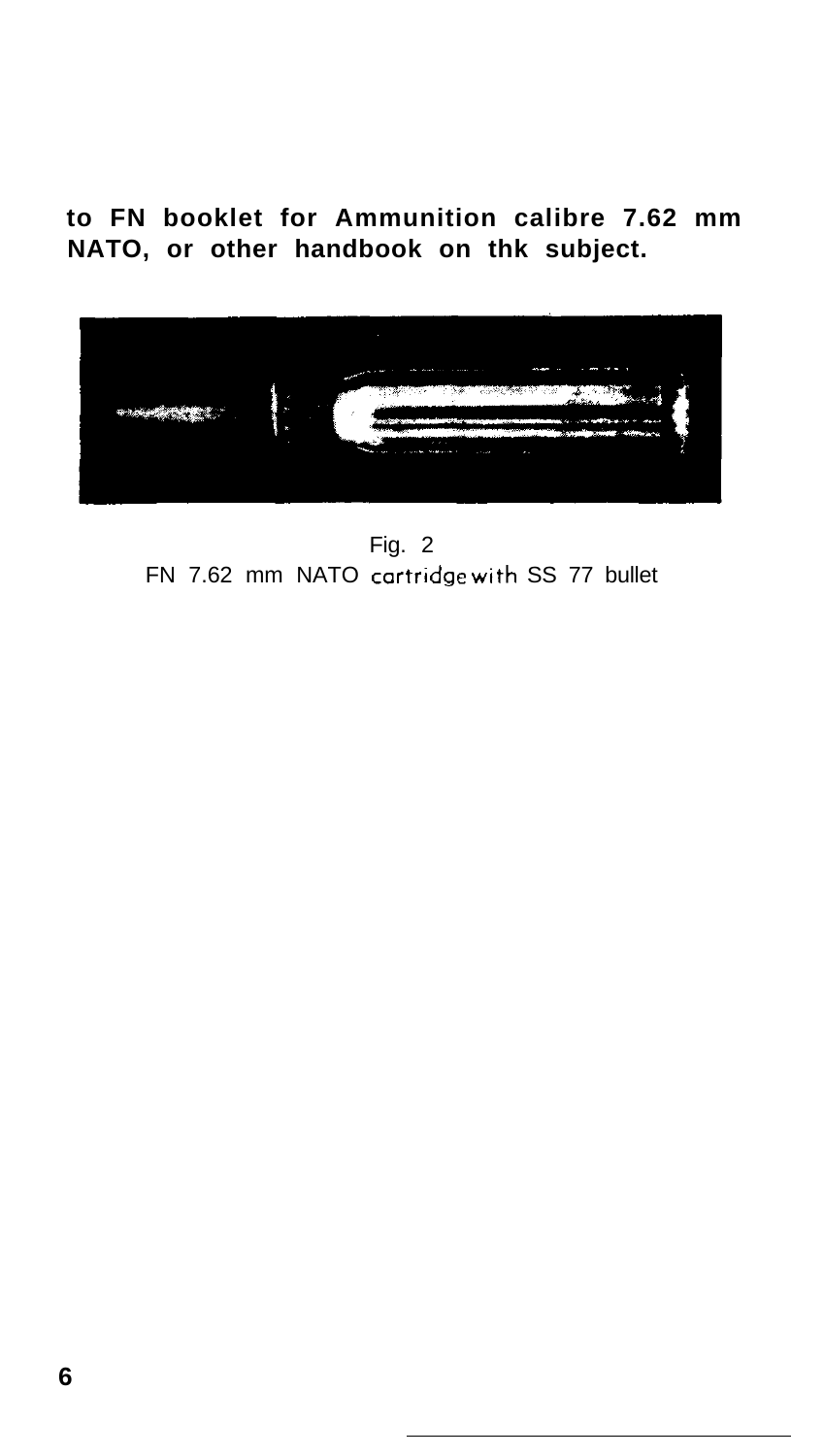## III. FUNCTIONING

## **1. COCKING**

**Before firing, the breech block mechanism is forward, with the safety applied (change lever set at '5").**

**Insert a filled magazine obliquely in the housing under the receiver, swing it from front to rear and push fully home: the magazine is then. secured in the rifle at both front and rear.**

**Pull the cocking handle, on the left side of the receiver, fully to the rear, then let it go forward: a cartridge is thus introduced into the chamber; the rifle is loaded and cocked.**

**To fire, set the change lever either at "R" for semi-automatic fire, or at "A" for automatic fire.**

### **2. REAR MOVEMENT OF THE MECHANISM**

**Pressing the trigger fires the shot.**

**When the bullet passes the gas port in the barrel, port of the combustion gases penetrate the regulator and thence into the gas cylinder. The. piston is projected to the rear, strikes the breechblock slide, which is also driven rearwards. After recoiling a few millimetres, the ramps of the slide force the rear part of the breech block to rise, thus lifting it out of engagement with its locking**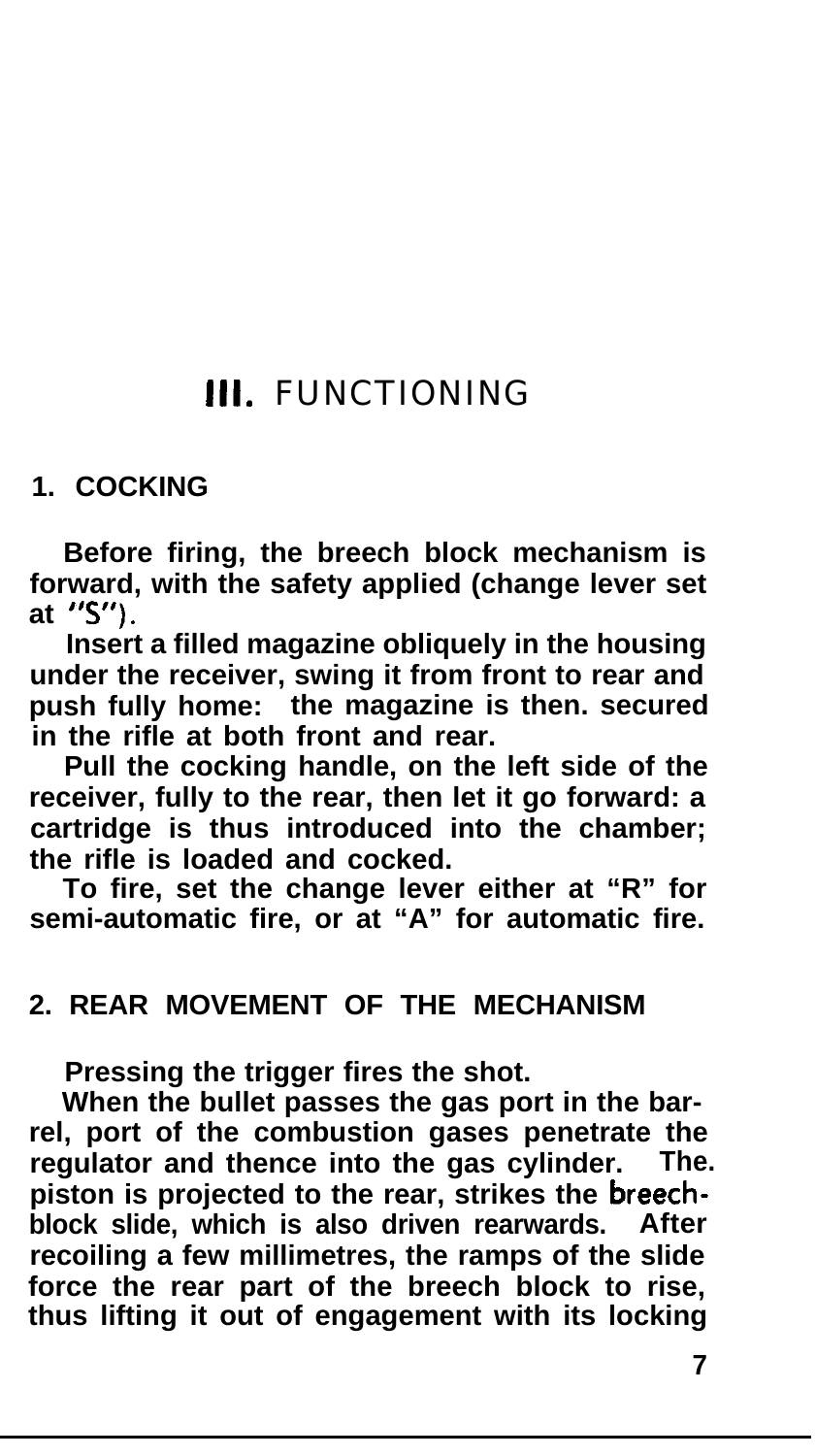**shoulder in the receiver. The mechanism is then unlocked. The recoil of slide dnd breech block continues, the extractor removes the spent case from the chamber: extraction is completed; then the hammer, pushed by the slide, is forced to pivot to the rear.**

**As recoil continues, the base of the spent case contacts the ejector, an integral part of the receiver; the case is then thrown out of the gun to the right, through the ejection opening.**

**buring this rear movement, the return springs, housed in the butt, are compressed by the slide rod, hinged to the rear of the slide.**

**The piston has returned to its forward position,** as its spring relaxed.

## **3. FORWARD ACTION OF THE MECHANISM**

**The return springs, compressed during the rear movement of the mechanism, now relax and drive the breech block assembly forward. The breech block pushes the next cartridge towards the chamber, while the hammer is held in the cocked position by the safety sear: the front of the breech block contacts the rear portion of the barrel; the cartridge is chambered and the base of its case seized by the extractor claw.**

**The slide acts on the upper shoulder of the breech block and forces its rear end downwards, causing its lock shoulder to engage in the locking recess in the receiver. The mechanism is now lacked.**

**The slide continues its forward movement alone: towards the end of its course, the safety sear is tripped by the shoulder on the rear left underside of the slide, which causes the sear to pivot and the hammer to be released; the rear end of the firing**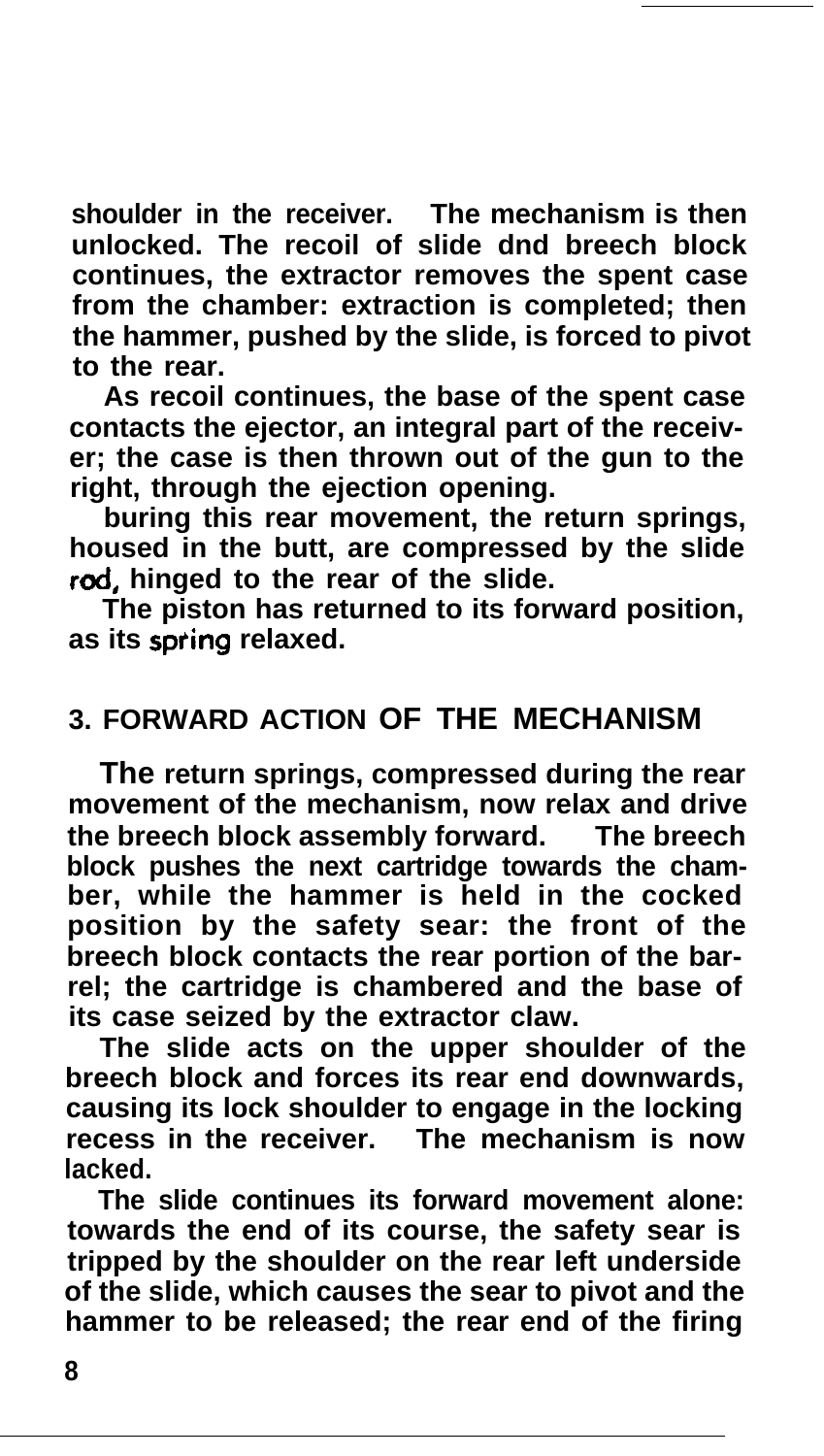**pin protrudes beyond the rear face of the slide, when the front face of the slide is.fully home.**

**In automatic fire, it is the safety sear which releases the hammer and thus causes the shot to be fired, because the trigger sear is not in action in this case, except for the first shot of each burst of fire.**

**In semi-automatic fire, it is the trigger sear which finally releases the hammer, after it has first been released by the safety sear; the mechanism has been so designed that the trigger must be released, then pressed again, to permit the following shot to be fired (see 4 below).**

## **4. CHANGE LEVER**

**The lever arm can occupy one of the three following positions:**

**a) An uppermost position "5" when the rifle is at safe: in this position, if the trigger is pressed, it is impossible to fire because the rounded part of the change lever arm is over the trigger platform, preventing it from rising to engage the tail of the sear.**

**b) A front position "A", which sets the mechanism at automatic fire: before firing the rear tip of the trigger is now so positioned in relation to the deeper bent in the change lever axis that pressing the trigger causes the sear to pivot upwords: the nose of the sear is consequently disengaged from the hammer bent and firing takes place.**

**In addition, the nose of the trigger sear has been swung downwards so that it cannot contact the hammer, which is controlled by the safety sear only, so long as the trigger is not released; OS firing depends on the safety sear, this frees**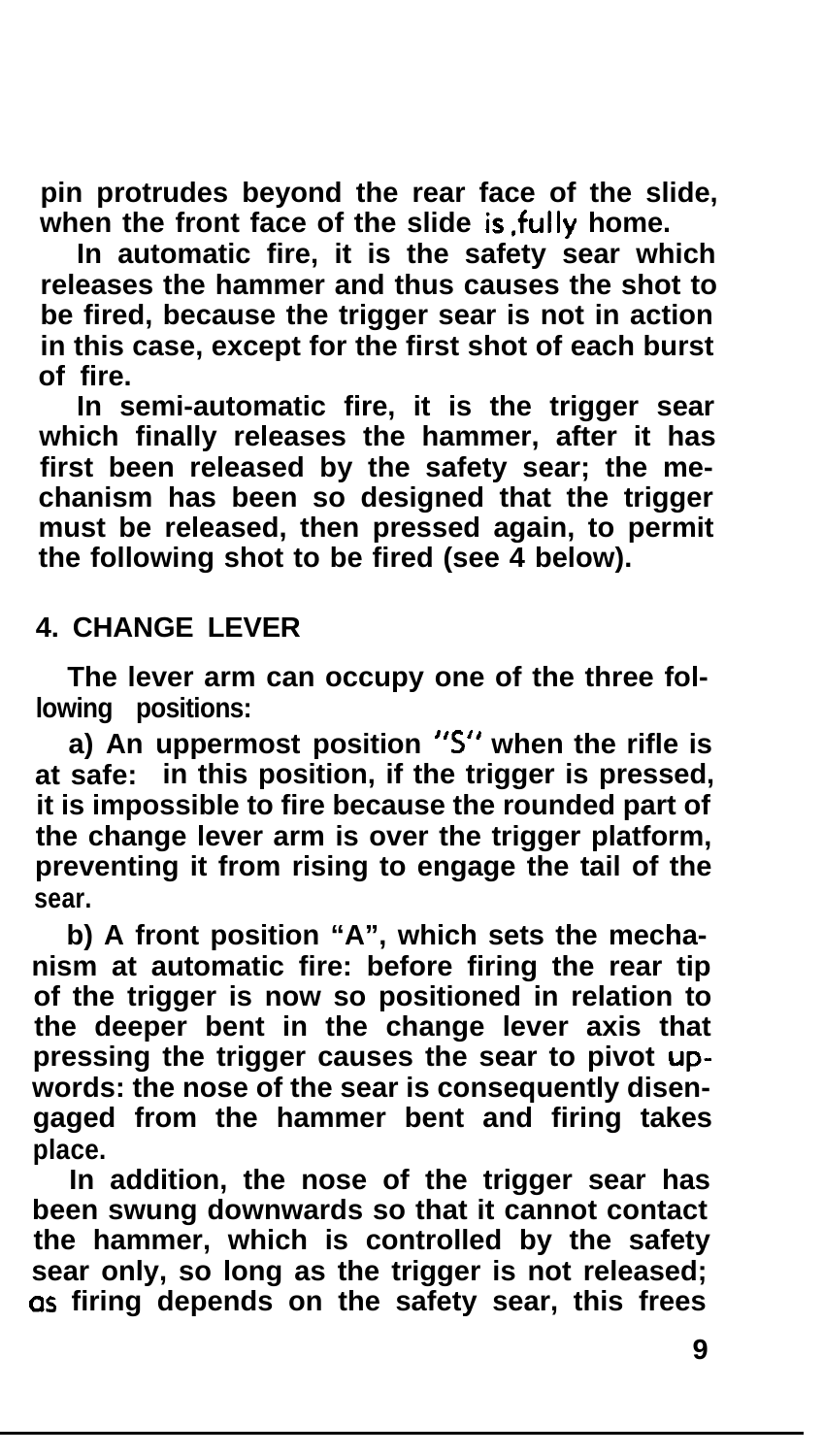**the hammer each time the mechanism closes after the breech is completely locked: firing is automatic,**

**When the firer releases the trigger, the nose of the sear rises, catches hold of the hammer, which then pushes the sear slightly to the rear; this positions the tail of the sear over the heel of the trigger and the mechanism is then cocked, ready to fire the next burst.**

**c) A rear position "R", which sets the mechonism at semi-automatic (single shot); the rear tip of the trigger is now against a shallower bent in the change lever than in position "A", pressing the trigger therefore pivots the sear to a lesser degree so that after the first shot has been fired, the hammer will be caught by the sear. This moves slightly forward under the action of its spring and is thus placed in front of the heel of the trigger, i.e. no longer in contact. Firing another cartridge is therefore impossible if pressure on the trigger is maintained.**

**To continue firing, the trigger must be released; when this is done, the hammer turns slightly under action of its spring; OS it is in contact with the sear, it pushes the sear towards the rear so that the tail of the sear comes over the heel of the trigger; pressure on the trigger will now fire the second shot, and so on.**

Note : **If automatic fire is not required, the change lever can be removed and another change lever fitted with indent for semi-automatic fire only, i.e. with 2 instead of 3 settings. Any soldier can easily make this substitution.**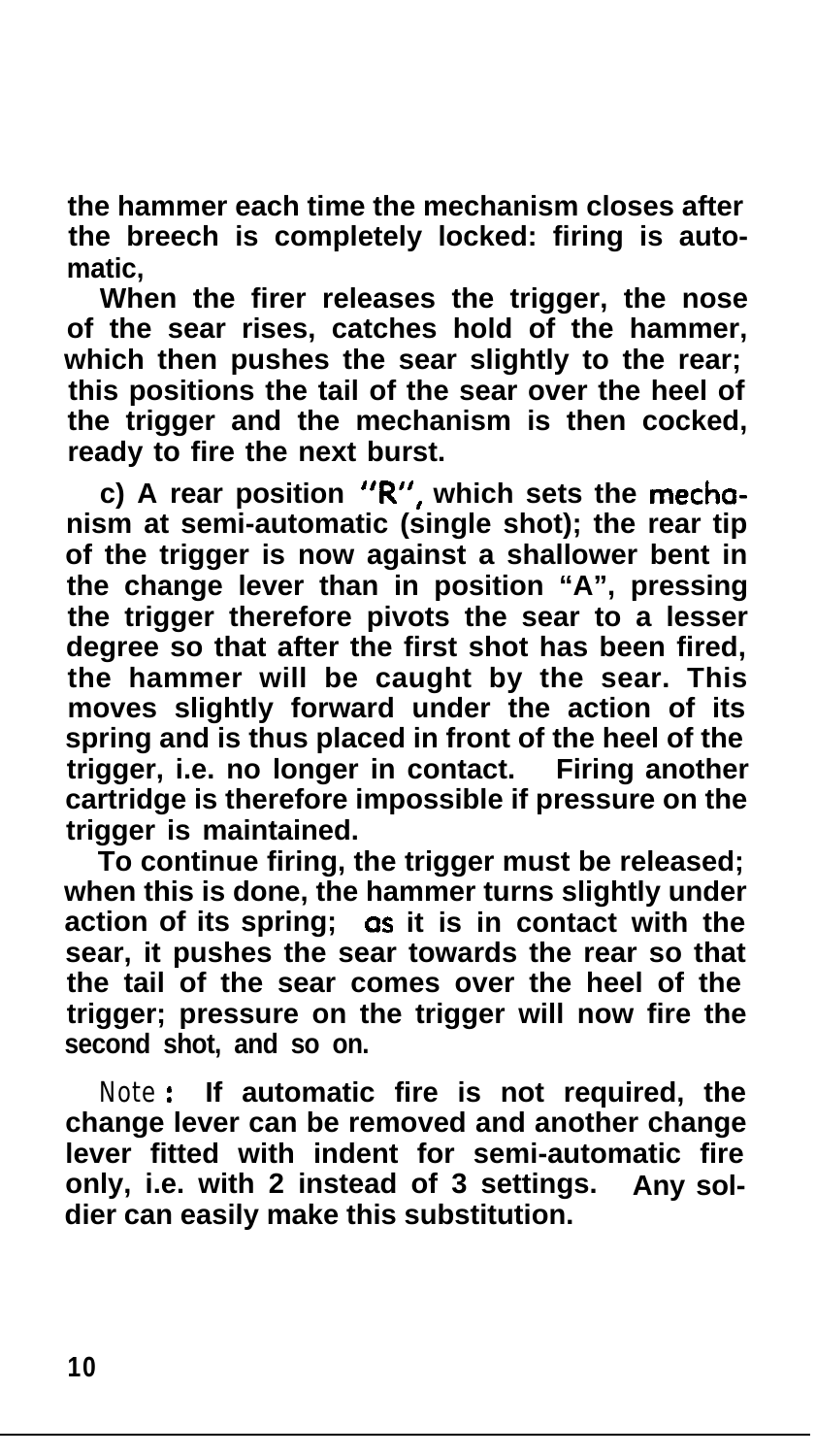## **5. HOLDING OPEN DEVICE .**

**When the magazine is empty, its platform pushes the holding open device upwards, in the pathway of the breech block, which is thus held to the rear, and the firer knows that his magazine is empty. After a filled magazine has been inserted, depress the lever of the holding open device so that the breech block is released and can continue its forward movement.**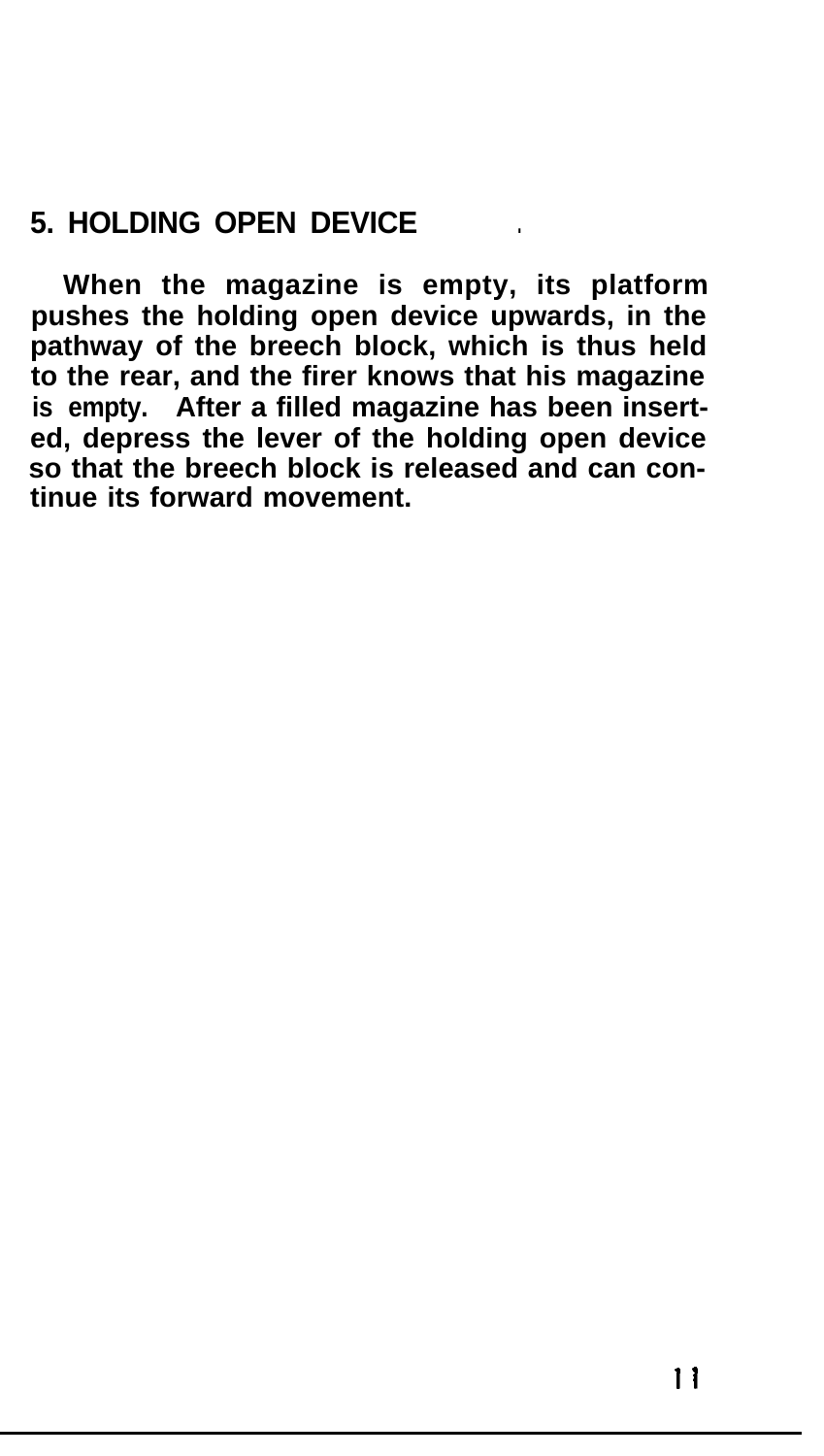# IV. HANDLING

- **1.** FILLING MAGAZINE
- a) With Magazine Filler
	- **Each rifle is usually supplied with a magazine filler.**
	- **- Fit the magazine filler over the mouth of the magazine, with the guides for the loading clip on the side of the magazine rib**



Fig. 3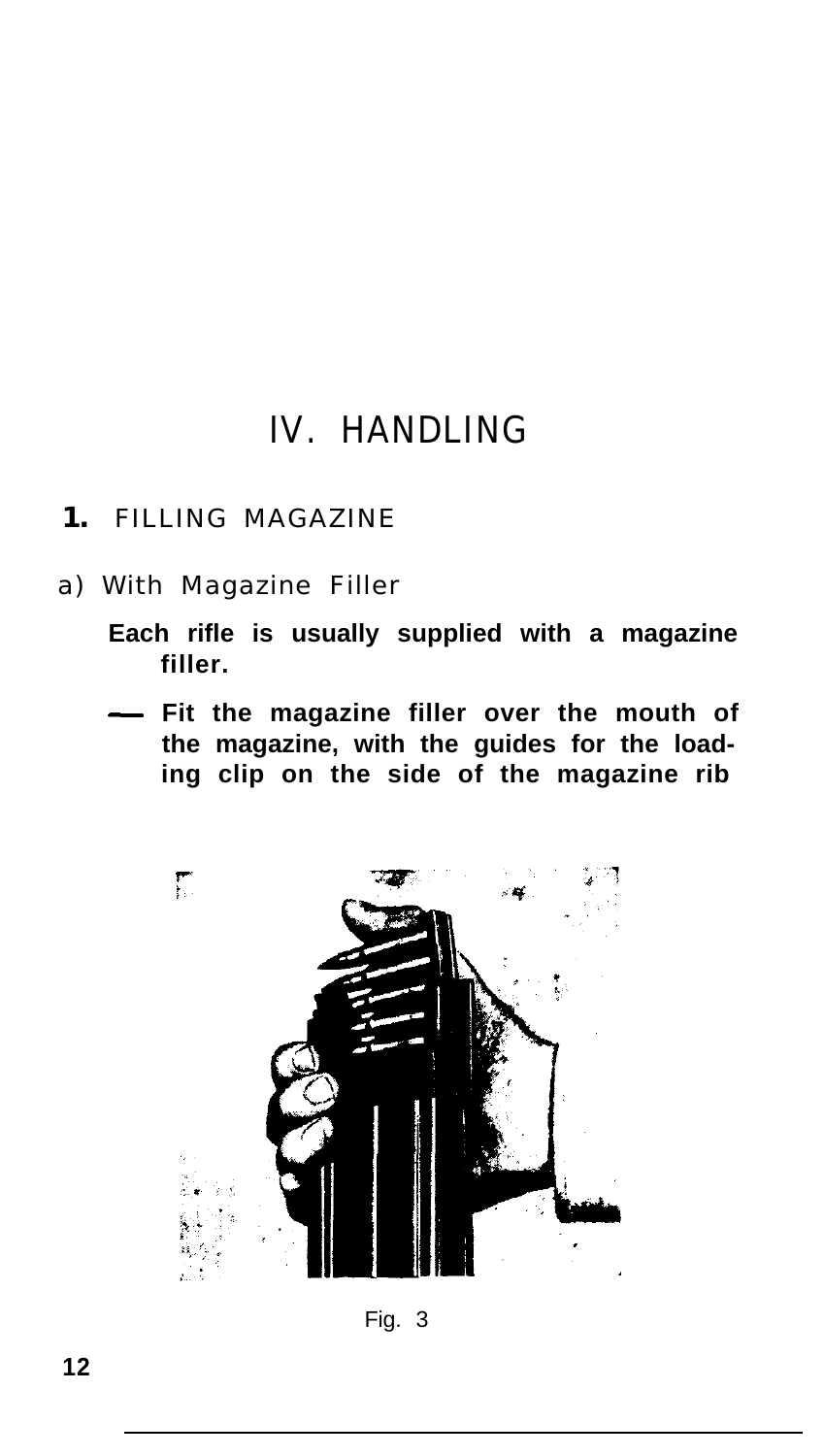- **Insert a loaded clip into the reor guide of the magazine filler (fig. 3).**
- **- With the thumb as near as 'possible to the clip, force the rounds down into the magazine.**
- b) Without **a** Mogarine Filler
	- **If the rounds are in clips, take them out.**
	- **- Insert the cartridges one by one into the magazine, with the base of the round to the rib of the magazine.**
- c) **Note**
	- **After filling a magazine, particularly when a magazine filler has not been used, it is advisable to check the positioning of the** . **cartridges in the magazine by pressing down with the thumb on the last round inserted.**
	- **In the event of one or more cartridges not sliding freely inside the magazine (jamming of the point of a round against the front wall), a correct positioning of all the cartridges can be obtained by striking the rear wall or on the bottom of the magazine lightly with the palm of the hand.**
- **2. CHARGING**
- **Insert a filled magazine front end foremost into the magazine housing (fig. 4).**
- **Swing the magazine into position and push fully home.**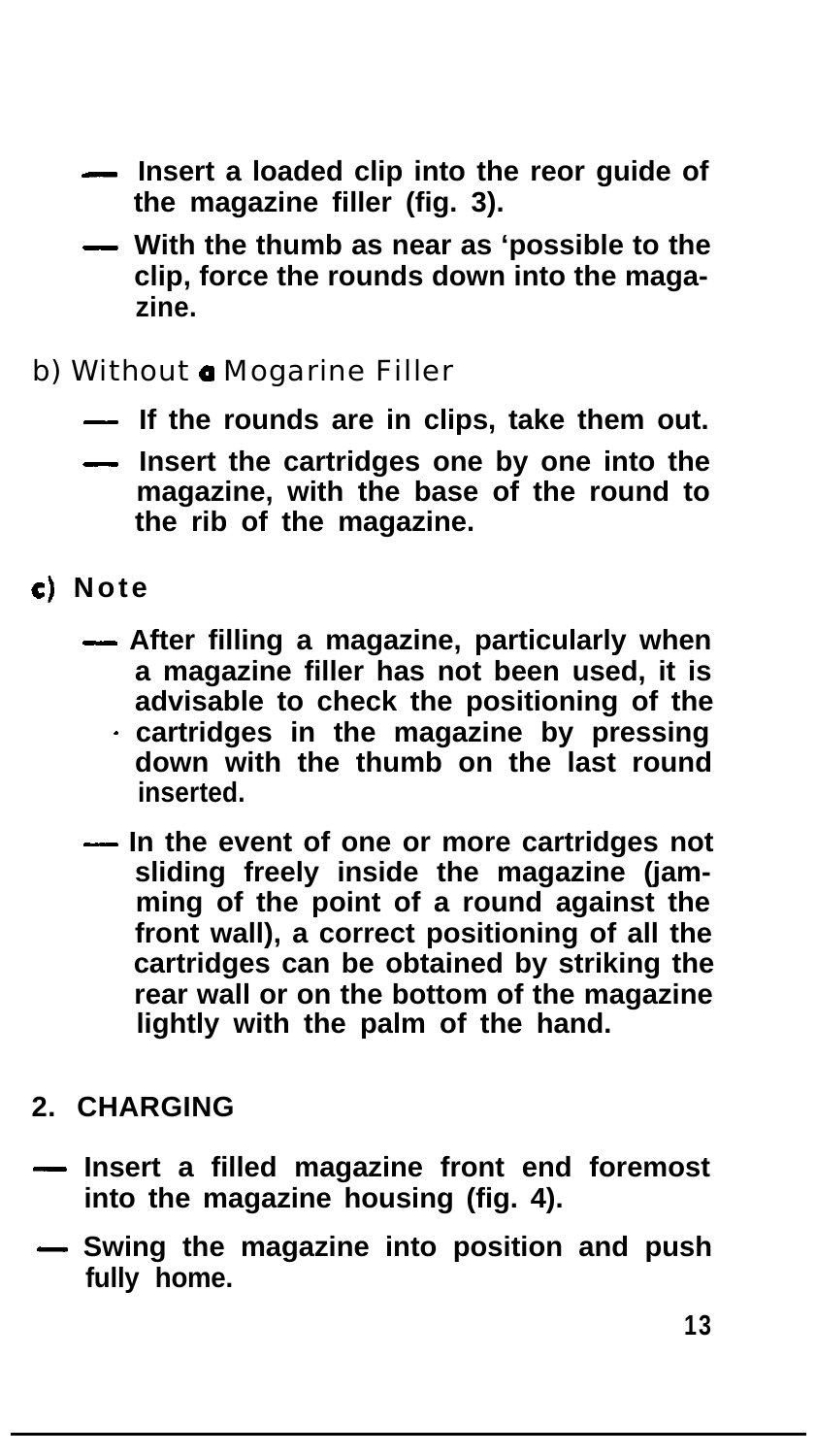

Fig. 4

- **The magazine is then secured at the rear by the magazine catch.**

## **3. LOADING**

- **- - Take hold of the pistol grip with the right hand.**
- **- With the left hand, pull the cocking handle (on the left side of the receiver) to the rear and then release it.**
- **The forward movement 'of the breech block will have extracted a cartridge from the magazine, chambered it and then locking of the moving parts will hove taken place automotically. The rifle is now ready to fire.**

**Note: During charging and loading operations, the rifle will be kept at safe (Change lever set at "5").**

**14**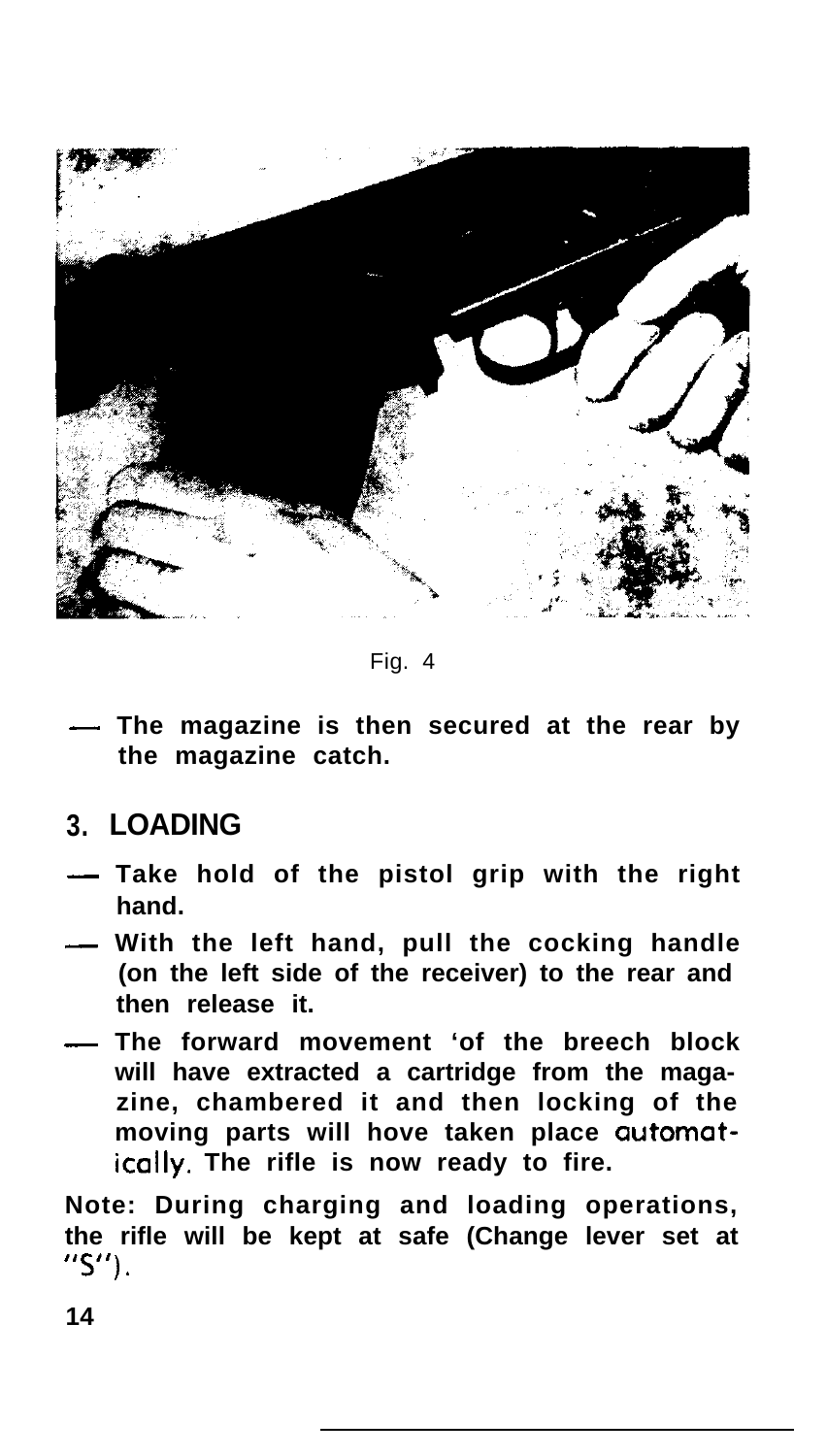## **4. RELOADING**

**After the lost round in the magazine has been fired, the holding open device, operated by the magazine platform, keeps the mechanism to the rear (see page 11).**

- **Press the magazine catch (fig. 5).**
- - **Remove the empty magazine, swinging it forwords.**
- **Insert 0 filled magazine.**

**Depress the lever of the holding open device (fig. 6); the breech block will then move forward.**



Fig. 5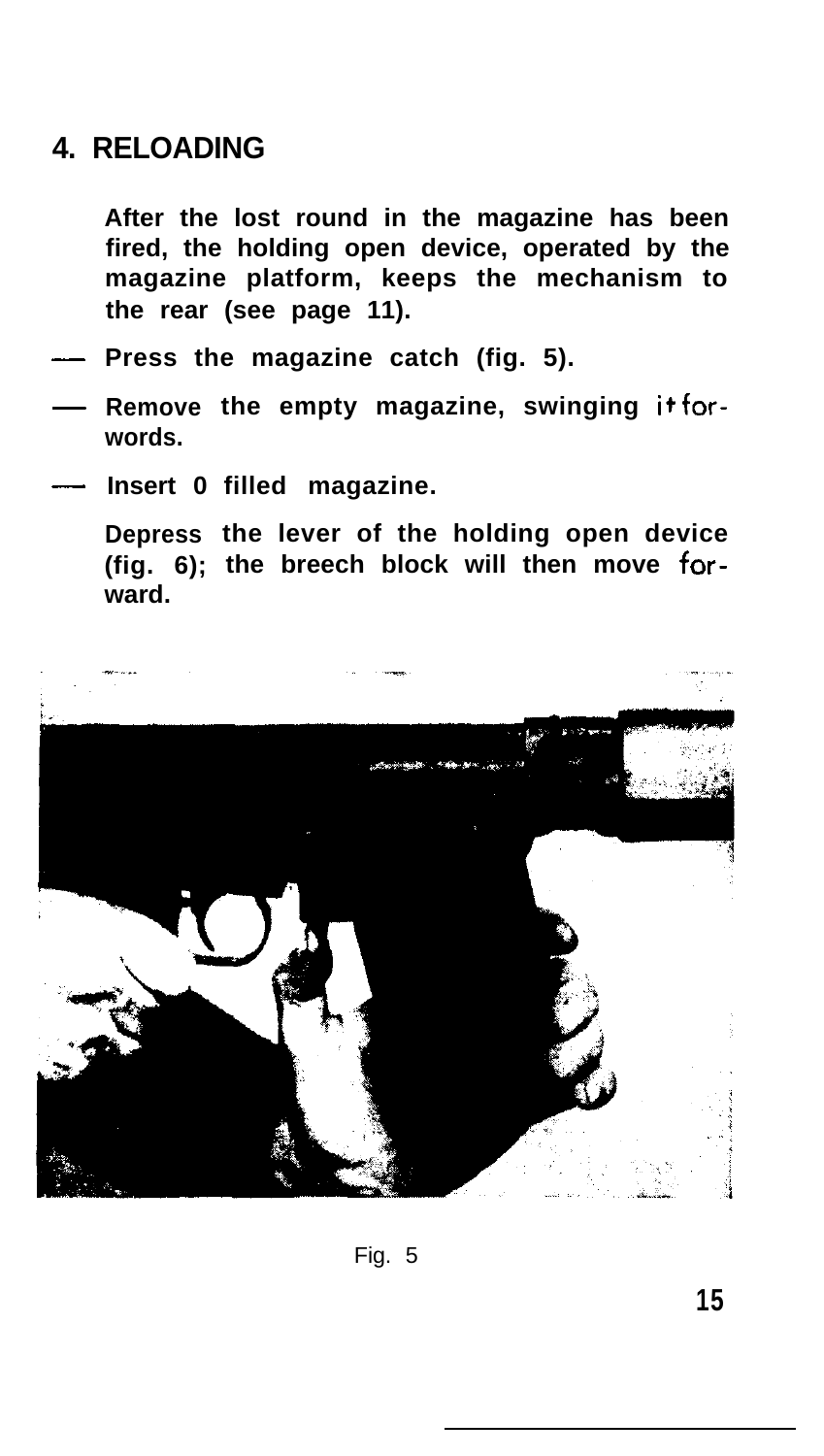

**Fig. 6**

#### **The rifle is now ready to fire again.**

## **5.** UNLOADING

- **Put the rifle at safe (change lever set at "S").**
- Remove the magazine.
- **- Pull the cocking handle fully back to extract and eject the cartridge in the chamber.**
- **- Release the cocking handle and let the mechanism go forward.**

-

**16**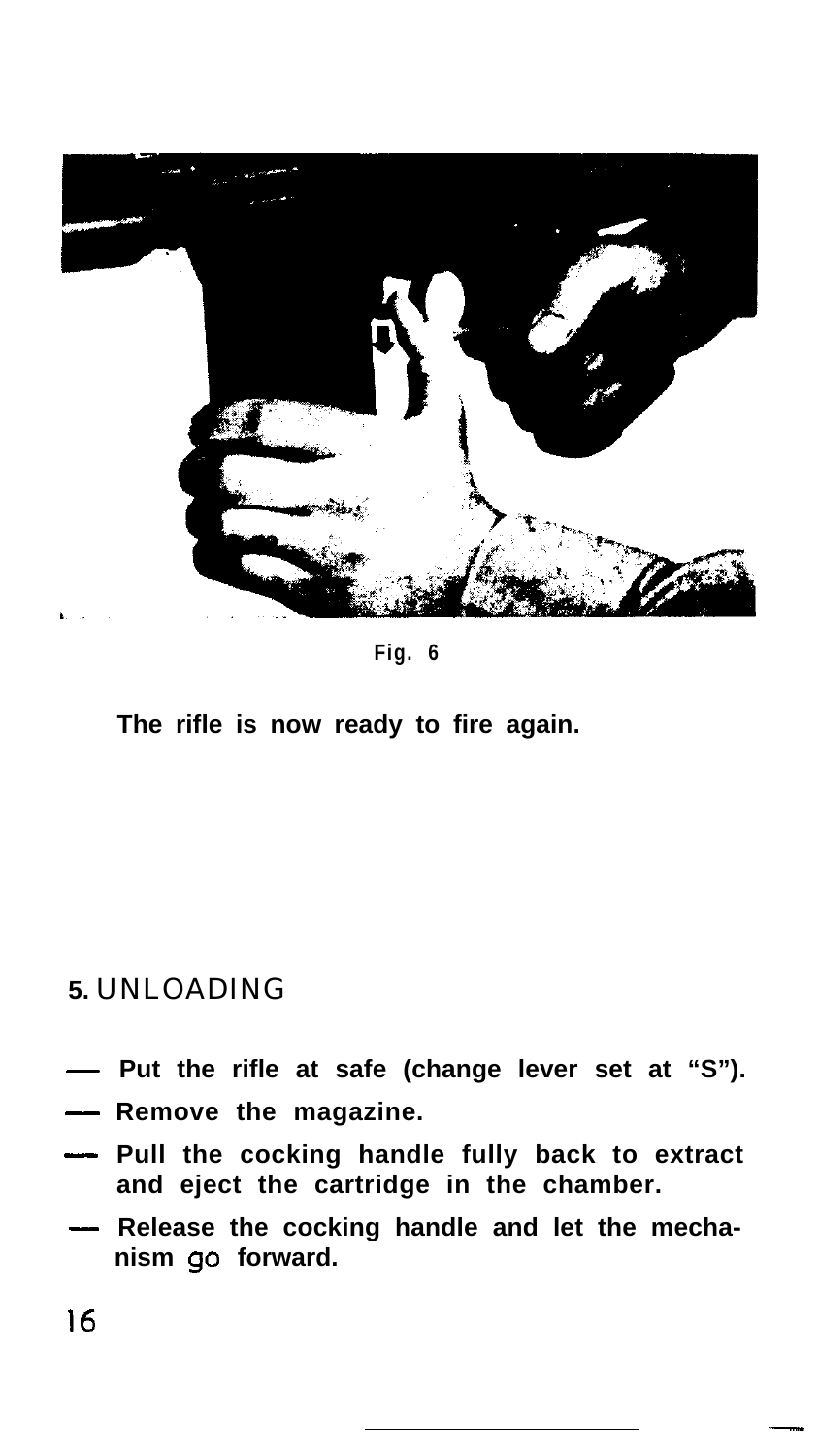# **6. FIRING SINGLE SHOT**  $\overline{\phantom{a}}$

- **Insert a filled magazine.**
- $$ in the gas plug fully down and hold it in this<br>position (fig. 22).<br>— Turn the cartridge and the gas plug 180" so **Use the tip of a cartridge to push the plunger in the gas plug fully down and hold it in this position (fig. 22).**
- **that the letter "G" appears on top, instead of the letter "A".**
- Let the plunger return to its housing (the notch<br>in the plug is towards the bottom).<br>- Carry out the loading operations (see page 14). **Let the plunger return to its housing (the notch in the plug is towards the bottom).**
- 
- in the plug is towards the bottom).<br>
Carry out the loading operations (see page 14).<br>
After firing each shot, repeat the loading ope**rations.**
- **7. FITTING THE BLANK FIRING DEVICE**
- **-- This** device is to be screwed on the tapped end **of the combined device (fig. 7).**



Fig. 7

### **8. GAS REGULATION**

**The purpose of the gas regulator is to ensure correct functioning of the rifle with maximum gas escape, or, in other words, the minimum intake**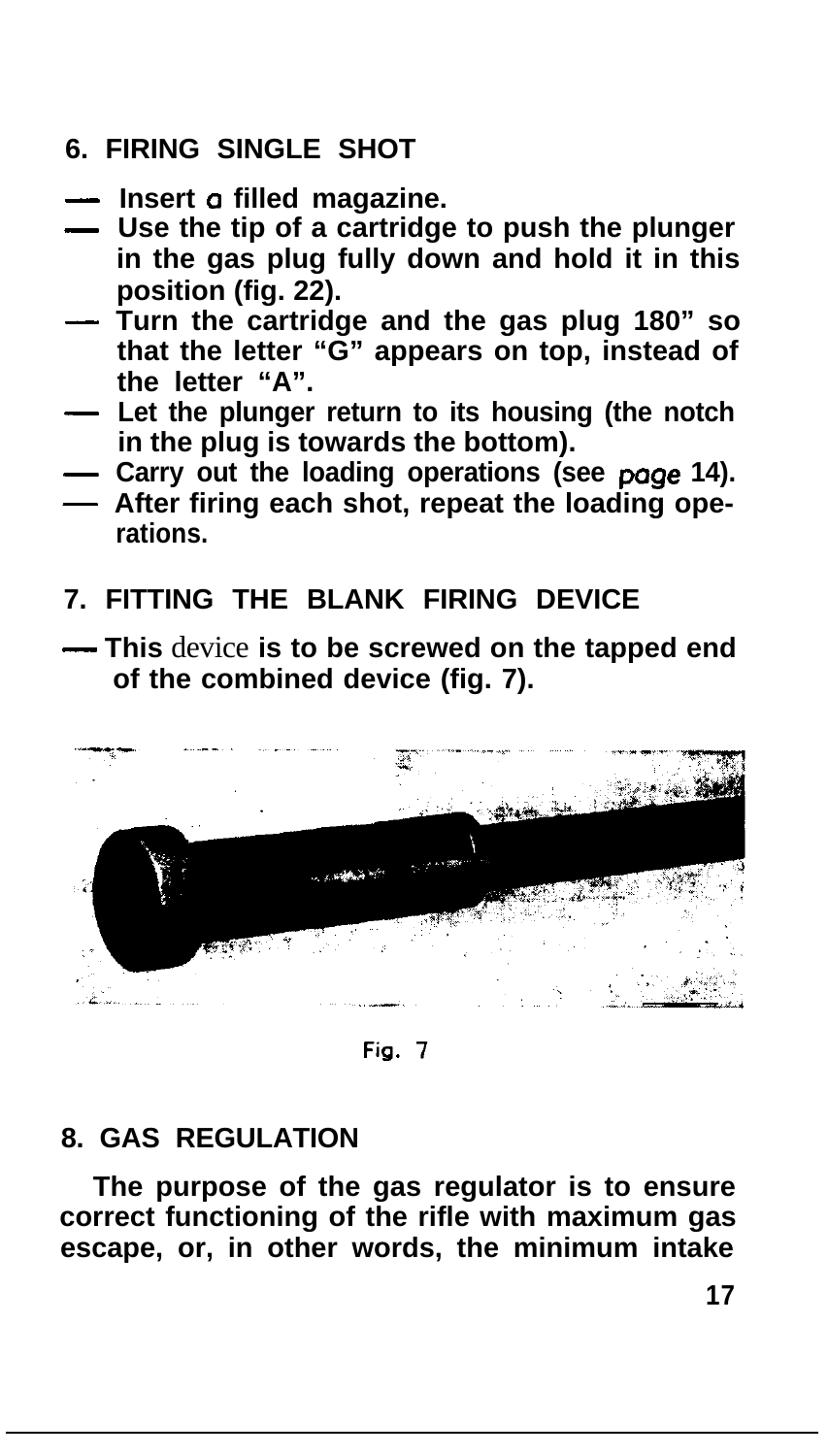**necessary for normal functioning, without causing undue wear on the various parts of the mechanism.**

**Turning the gas regulator to the right (clockwise) reduces the opening by which gas escapes, thus increasing the quantity or "intake" gas used to drive the piston to the rear.**

**Turning the gas regulator to the left (anticlockwise) causes the opposite effect: gas escape is increased and the balance available to work the piston is decreased.**

**By** *a* **system of "clicks" and engagement of the gas regulator spring, the regulator has 13 different positions (12 "clicks" to open fully).**

**To make setting in any given position easier, figures are engraved on the gas regulator, the figure 1 corresponding to the completely closed position and one figure for every 2 "clicks" opening. Example: when the figure 5 is opposite the gas hole, the gas regulation corresponds to 8 "clicks".**

### o) Method of gas setting

**There are several different ways of finding the correct adjustment but we suggest the following method, which has, we think, proved itself the best :-**

- **Insert an empty magazine in the rifle;**
- All firing is carried out by inserting the car**tridges by hand, one by one into the empty magazine, through the ejection opening.**
- **The correct setting** *is* **determined by the point at which the holding open device engages the mechanism and holds it to the rear, or fails to do this.**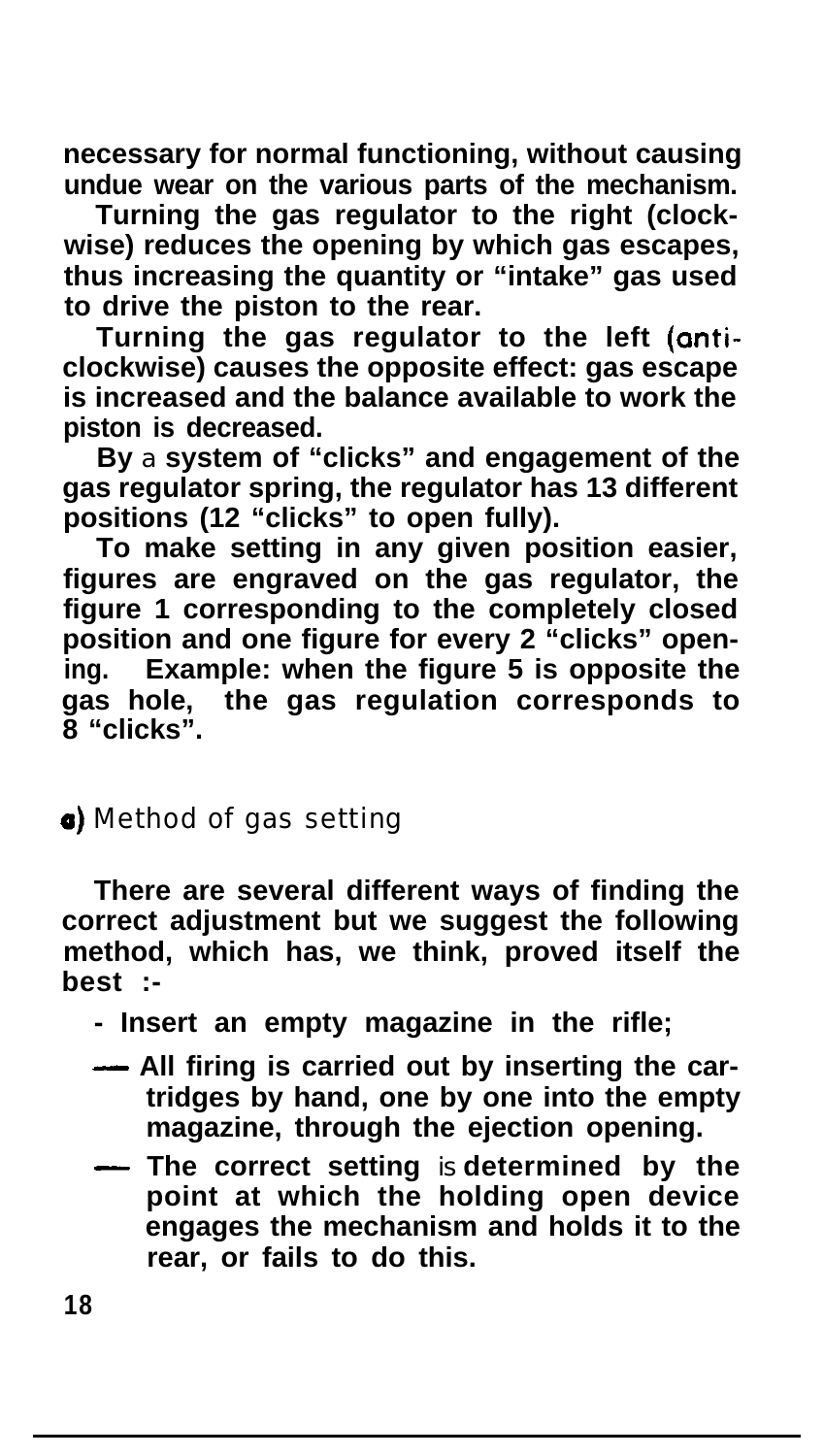

Fig. 8 Fig. 9

- b) Operations
- **Operation 1. After screwing the gas regulator right down against the gas block (fig. 8), unscrew by one complete turn so that the figure 7 is in line with the axis of the gas escape hole (fig. 9). This is the fully open position and, when a round is fired, causes a "short recoil", identifiable by the holding open device failing to engage the mechanism.**
- **Operation 2. Close the gas regulator click by click and fire a cartridge after each adjustment until the breech block is held to the rear by the holding open device.**
- **Operation 3. Now verify by firing several cartridges, one after the other, in the way described above.**
- **Operation 4. If any shot results in a failure of the holding open device to engage the mecha-**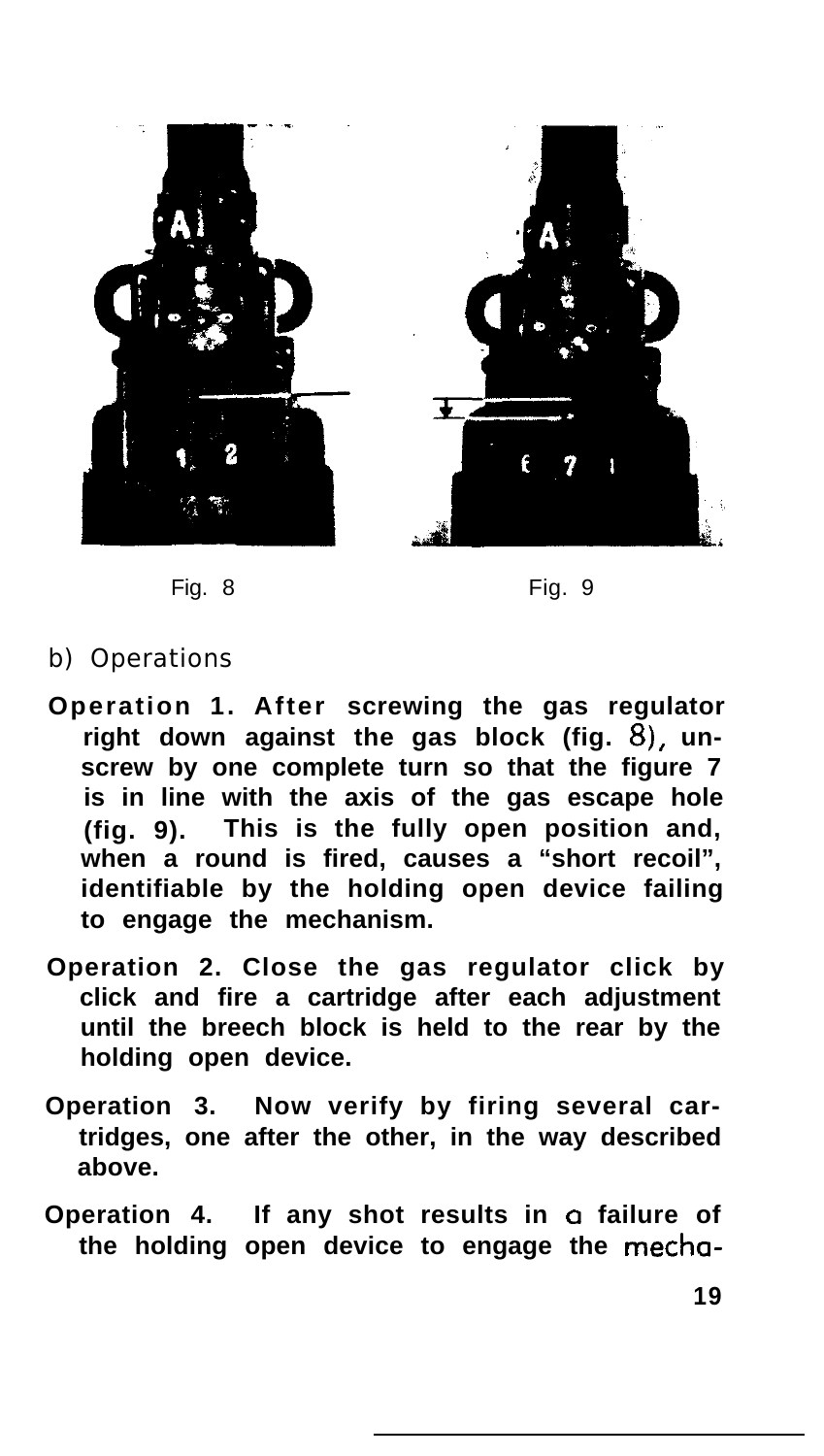**nism, repeat Operation 3, after closing the gas regulator by one click.**

- **Operation 5. If necessary, repeat Operation 4 until 5 consecutive shots result in the holding open device holding the mechanism to the rear 5 times.**
- **Operation 6. The gas setting for the rifle is now determined, but it is always advisable to allow a small reserve of "working" gas by reducing the gas escape by two additional clicks.**

**Note**

**- If the special spanner (fig. 10) is not available, adjustment can be made with the point of a cartridge (fig. 1 I), or even by hand.**



**Fig. IO Fig. 1 1**

- — Before leaving the factory, every rifle has been<br>adjusted for correct gas setting.<br>— In principle, the soldier should not alter the **adjusted for correct gas setting.**
- **In principle, the soldier should not alter the gas setting; this operation ought to be done in the presence of the unit armourer, or an instructor.**
- **In practice, the force with which the spent cortridge case is ejected gives on invaluable indi-**

**2 0**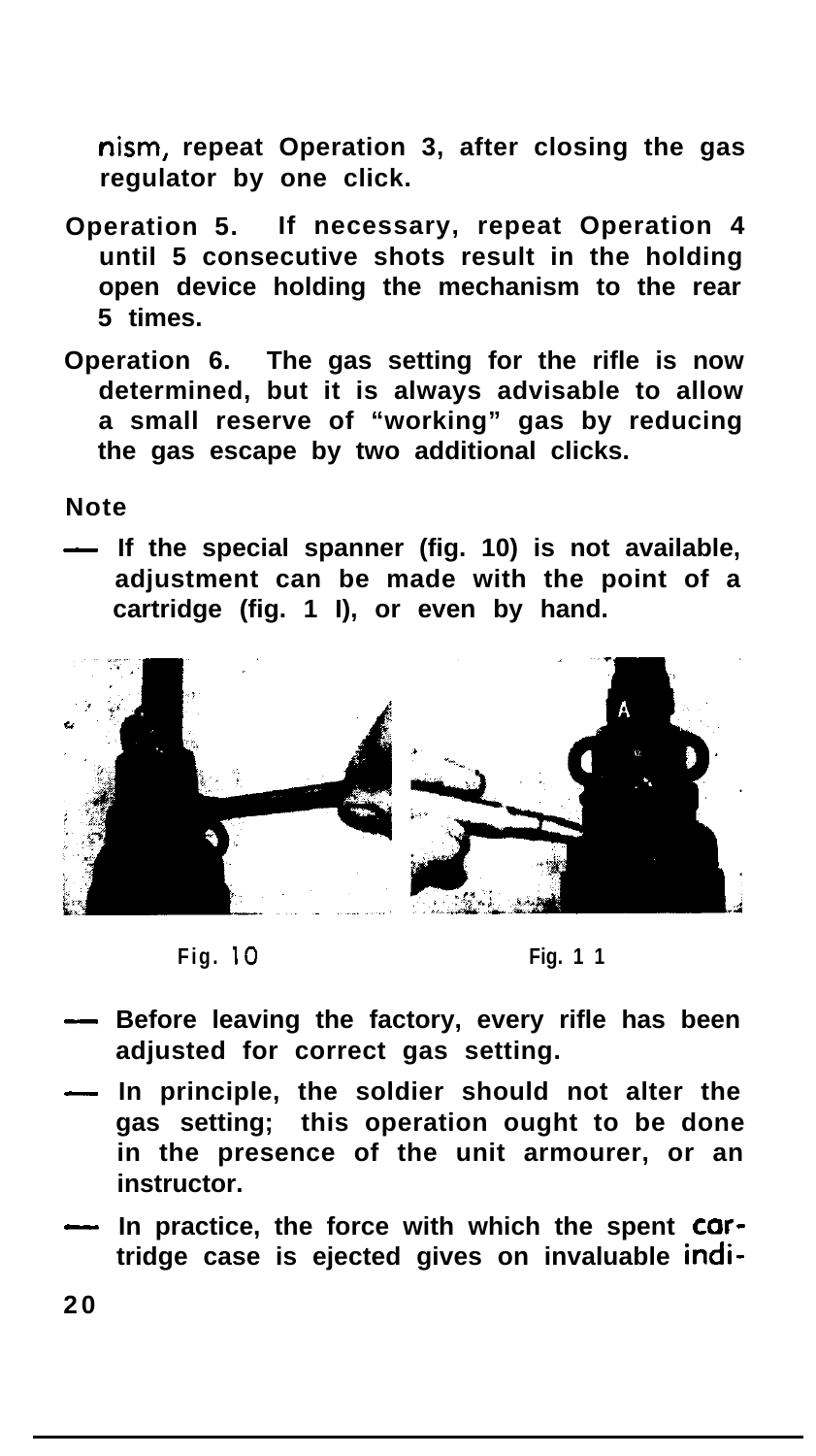**cation of the gas setting. An ejection of cases to a distance of 1.50-2 m from the rifle and** at  $\pm$  45 $^{\circ}$  in relation to the barrel axis can be **considered normal. Violent ejection shows that too much gas is being admitted and, in this event, the gas escape must be increased. On the contrary, weak ejection shows that insufficient gas is being taken in and, in this case, the gas escape should be reduced.**

#### **9. ZEROING**

**The rifle is zeroed, i.e. the sights are correctly adjusted, before issue to the user but it may require some attention to correct for elevation and direction to suit individual needs.**

Such correction must be done by **a** qualified **armourer,** or on instructor, who will have the spe**cial tools to do this.**

**a)** Correction for Elevation

**Errors in elevation are corrected by screwing the foresight up or down. If it is screwed up, the M. P. I. will be moved down and vice-versa.**

**A spring detent locates and holds the foresight in position, which forms a clicking device with the 16 equal divisions serrated under the foresight collar; this assists the armourer when calculating movement of the M. P. I. Moving the foresight 1 division (or click) is equal to a variation in M. P. I. of 1 cm at 100 metres (approx. 0.39" at 109 yds).**

b) Correction for Direction

**Errors in direction are corrected by moving the backsight to the right or left.**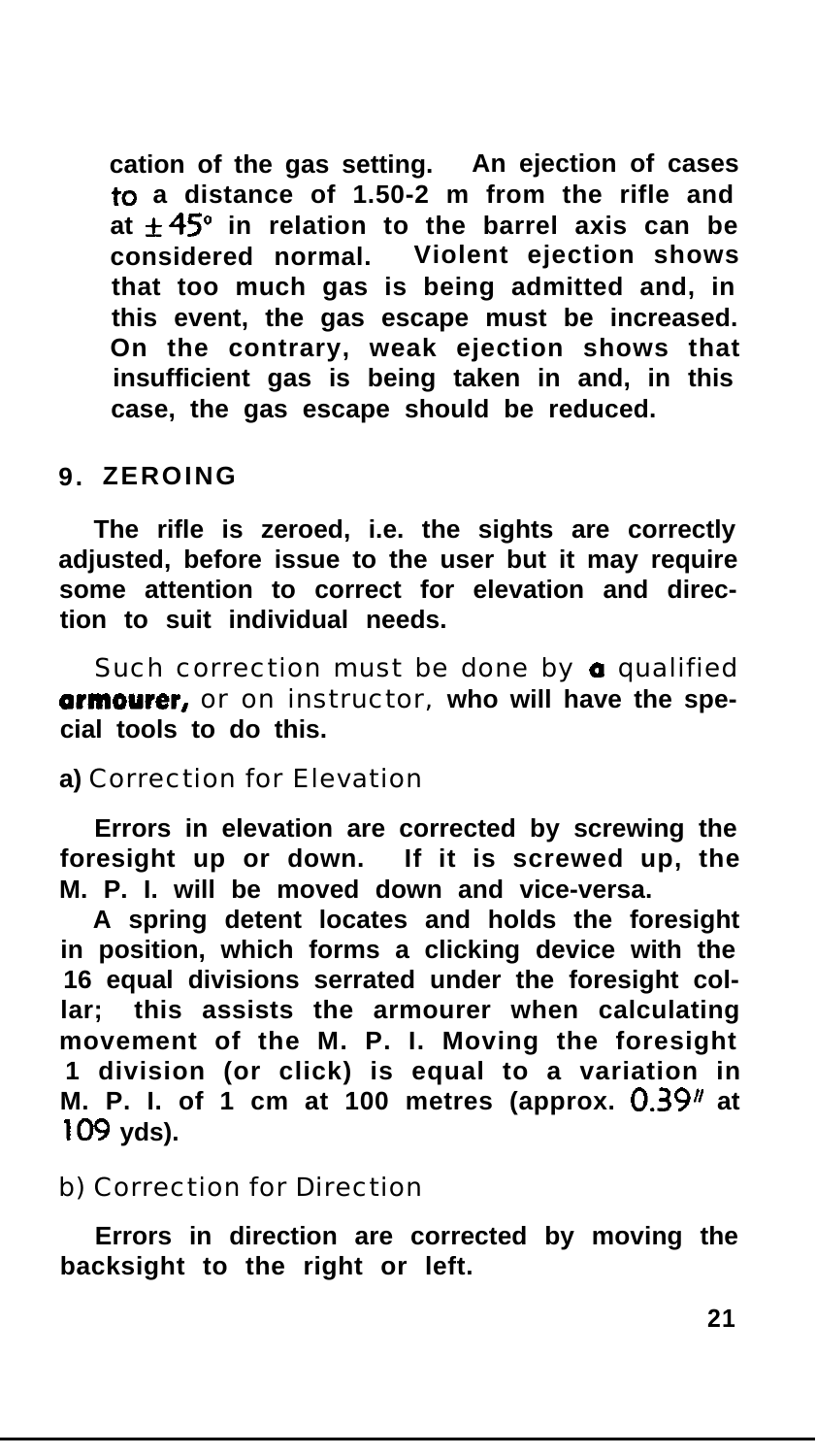**If the M. P. I. is to the right of the point sighted, the screw on the left of the sight is loosened and the screw on the right is screwed up, thus moving the sight laterally along its dovetail from right to left. Tighten the screw on the left. When the correction has been made, and before shooting, tighten both screws.**

**If the M. P. I. is to the left of the point sighted, the sight must be moved from left to right.**

**A movement of 1 division (or click) is equal to a variation in M. P. I. (to right or left) of** 1 **cm at 100 metres (approx. 0.39" at 109 yds).**

## **10. STOPPAGES AND IMMEDIATE ACTION**

**The FN Light Automatic Rifle is unlikely to be affected by variations in normal ammunition. Obviously, this means good quality ammunition because a bad cartridge will give rise to stoppages, whatever the weapon that fires it.**

**Stoppages are generally of two types:-**

- **1. Those caused by fouling, due to the user's negligence, or ignorance of his rifle, or lack of lubrication (modern powders of good quality cause very little fouling).**
- **2. Those caused by some mechanical deficiency (less frequent).**

**A mechanical stoppage, other than that caused by an empty magazine, can usually be remedied by taking immediate action, without stopping to investigate its cause.**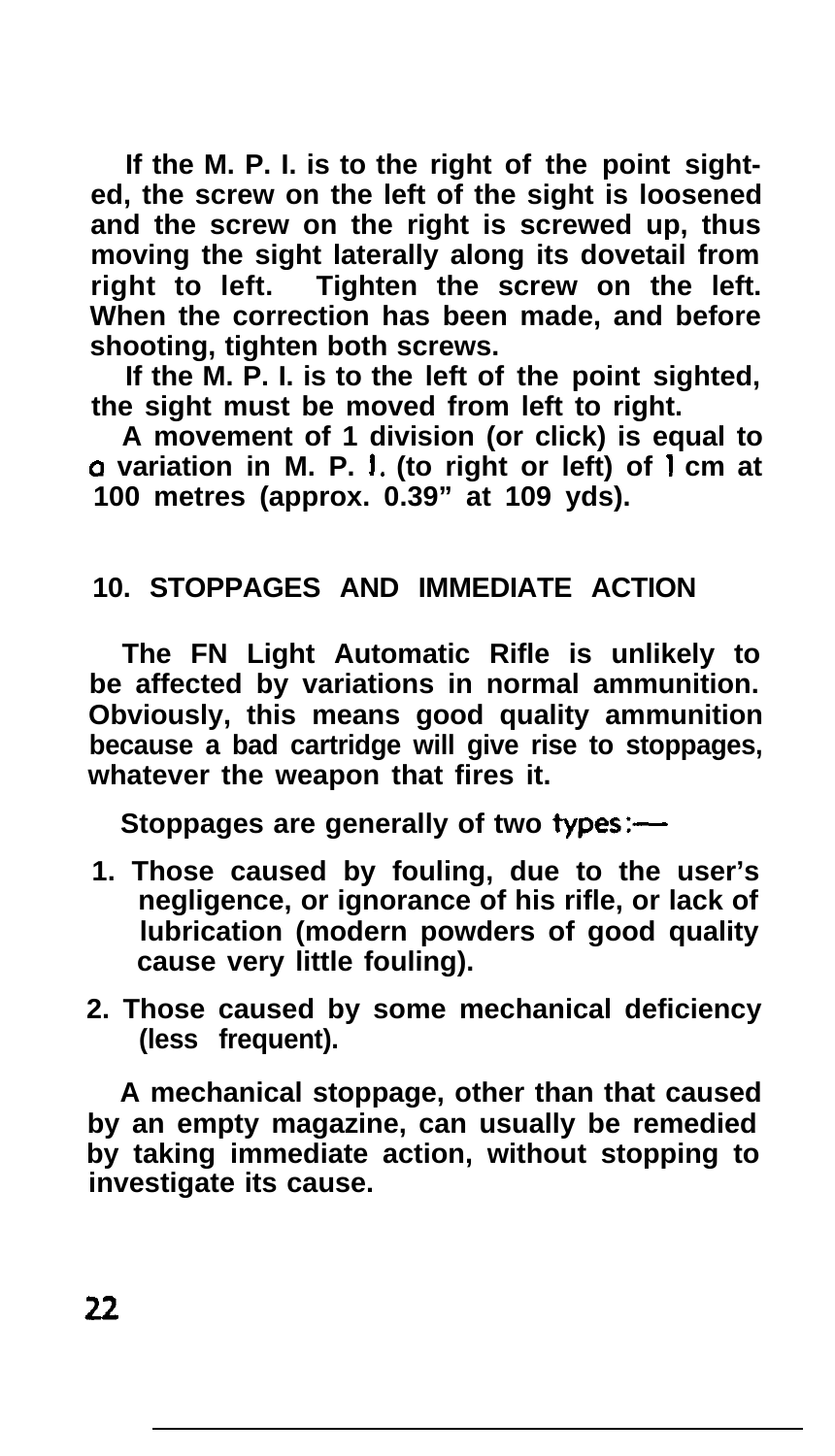Procedure for immediate action

- - **Remove the magazine;**
- **Pull the cocking handle fully to the rear and release; do this twice;**
- **Replace the magazine;**
- **Load (recock the rifle by pulling the cocking handle to the rear and releasing so that a new round is fed into the chamber);**
- - **Resume firing.**

**If the stoppage recurs, consult the armourer or instructor to find out the cause.**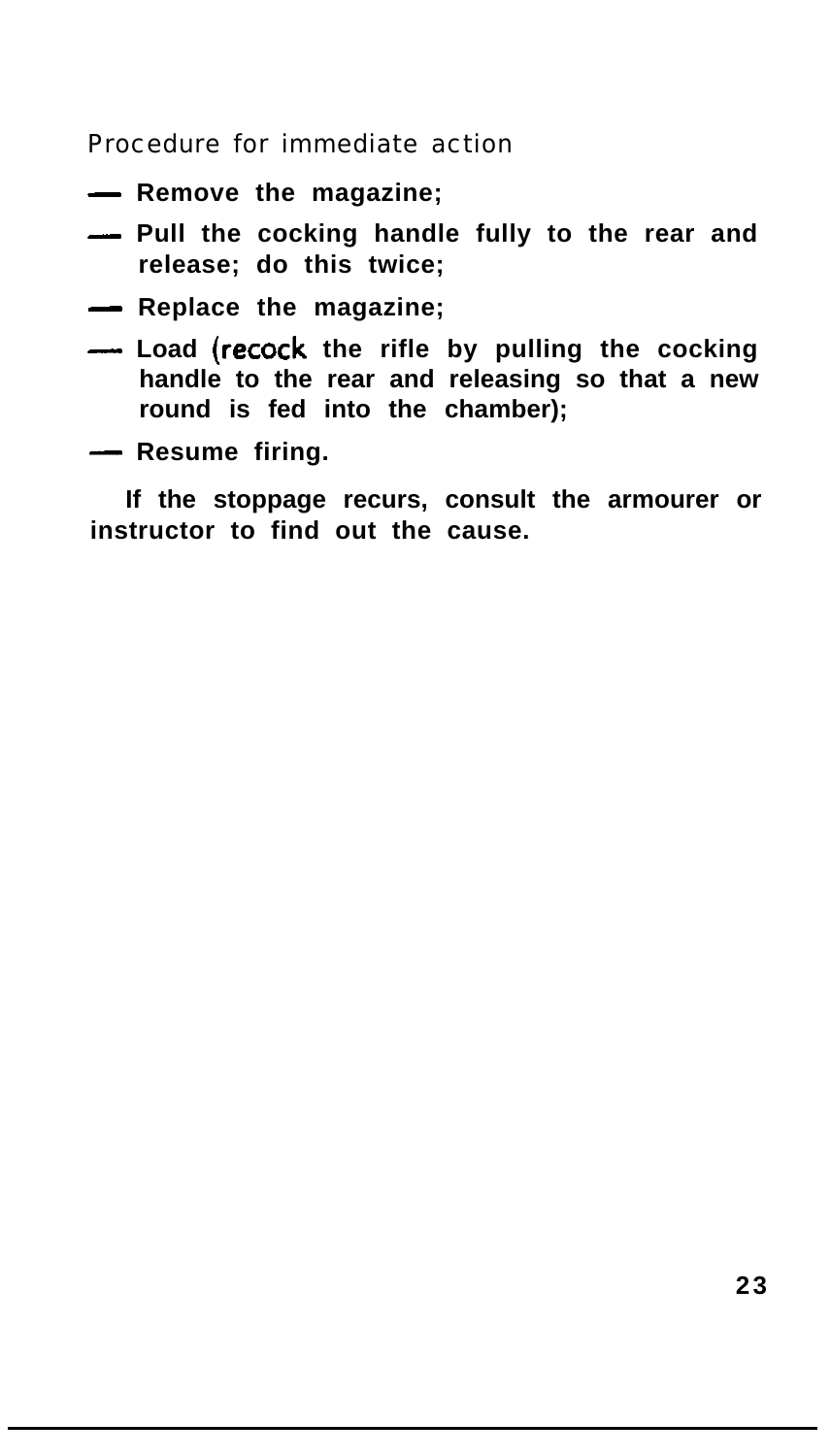## **V. GRENADE LAUNCHING**

**The F. A. L. is equipped with a combined device, serving as both flash-hider and grenade-launcher; with this fitment, anti-tank and anti-personnel grenades can be launched with great accuracy.**



Fig. 12

#### **1. CARTRIDGE**

.

**A special type of ammunition is used, generally known as a propulsive, or grenade, cartridge. This cartridge has no bullet and the mouth of the case is closed by a "star" crimping which is waxed to ensure complete tightness (fig. 12).**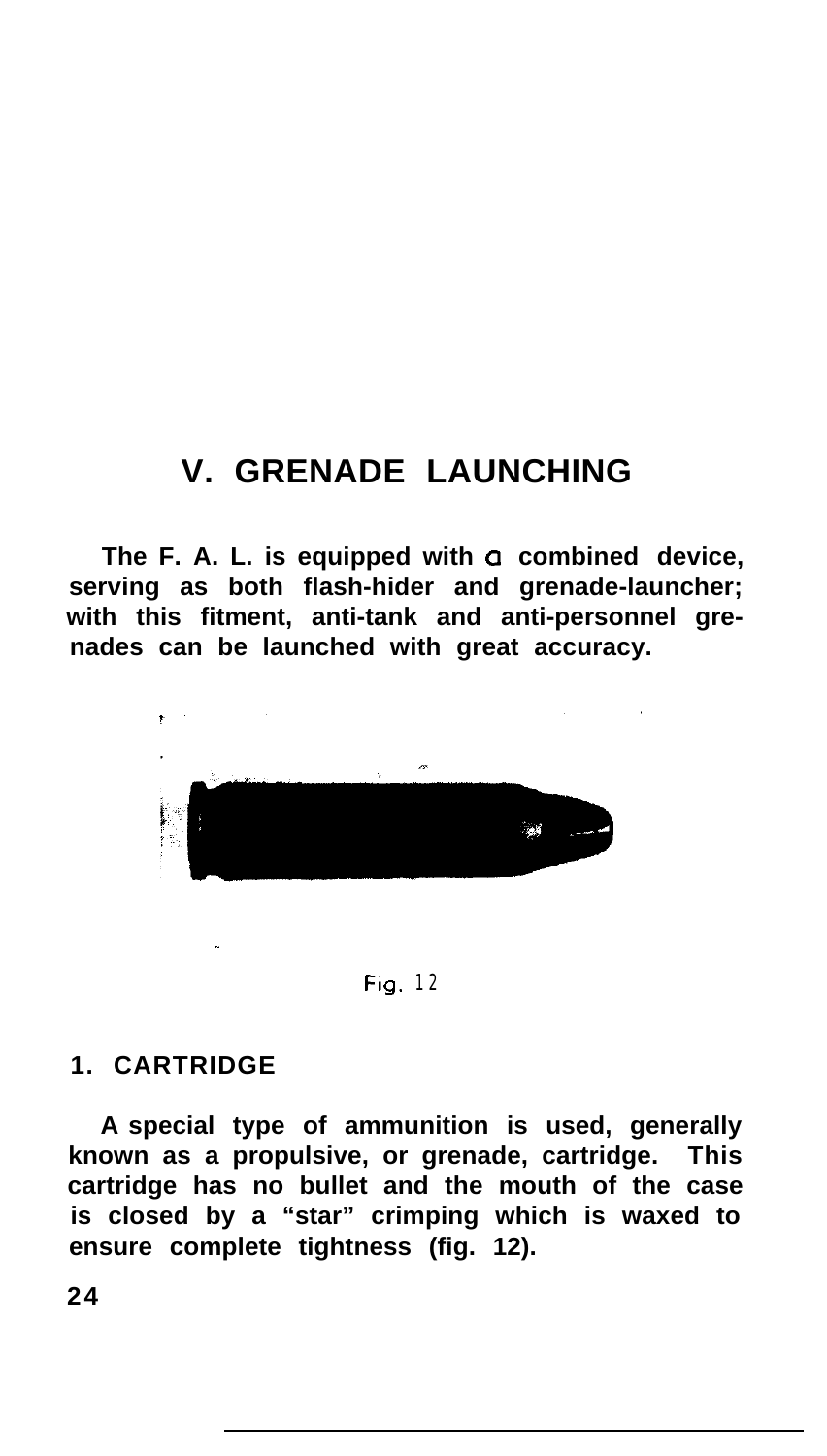#### **2. HANDLING**

- **I. Put the rifle at SAFE.**
- **2. Unload (chop. IV, 5).**
- **3.** Set **the rifle for firing single shot (see chapter IV, 6).**
- **4. With the left hand, cock the rifle. With the right hand, insert the propulsive cortridge in the chamber (fig. 13). Let the mechanism go forward (it is easier if the muzzle of the gun is held downwards).**



**Fig. 13**

- **5. Put the grenade on the launcher and make sure that it is fully home**
- **6. Releose the safety from the rifle and, as required, remove the grenade safety. The rifle is then ready to fire.**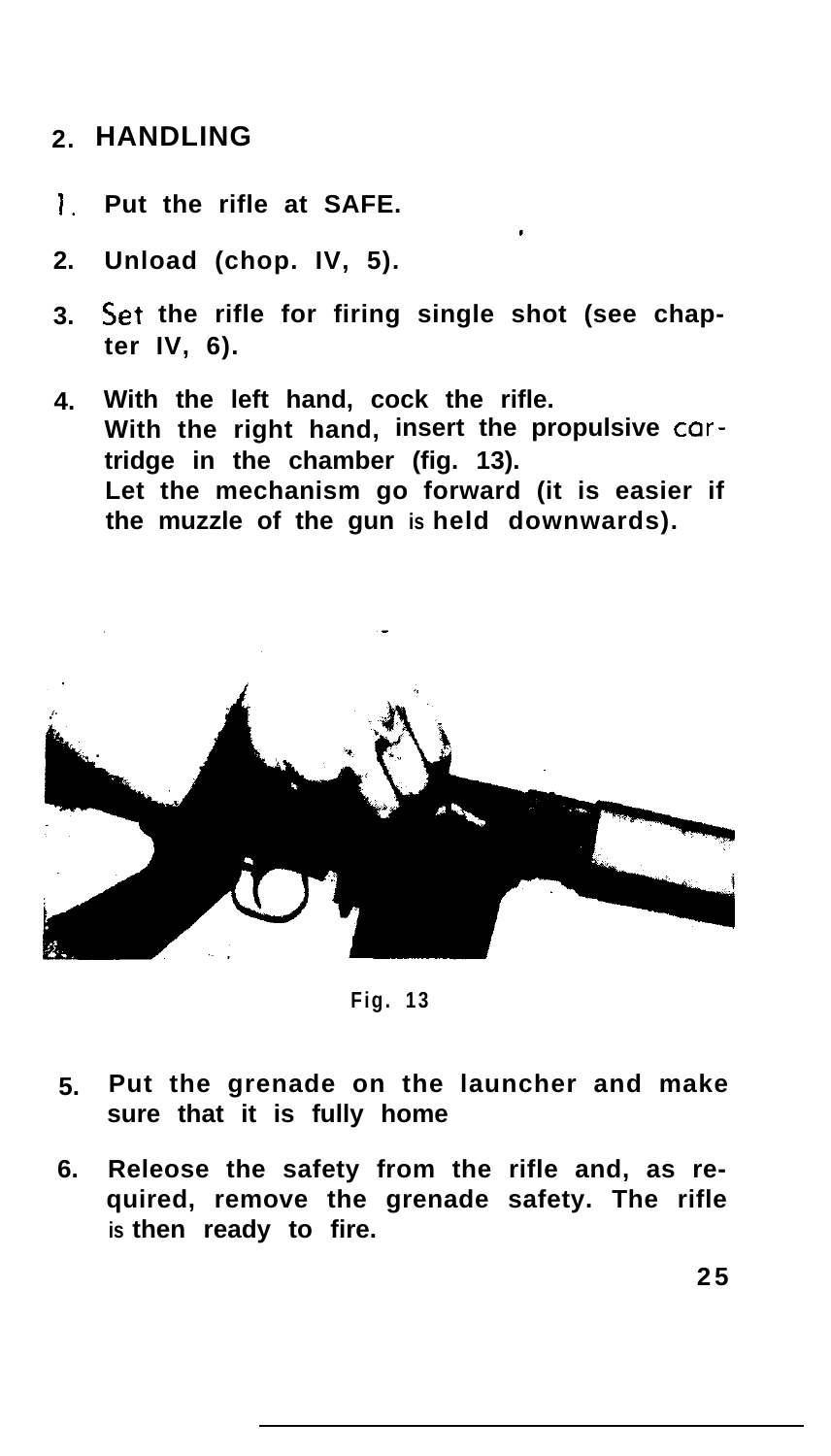- 3. FIRING POSITIONS
- 0)
- **a**) Direct fire **(fig. 14)**<br>— For the 3 usual po - **For the** 3 usual **positions (standing, kneeling, prone) the method of holding the rifle is the some.**
- **Grasp the middle of the handguard firmly with the left hand.**
- - **Hold the pistol grip firmly with the right hand, with the index finger securely in front of the trigger.**
- **Hold the butt under the right armpit,** never **lean it on the shoulder.**



**Fig. 14**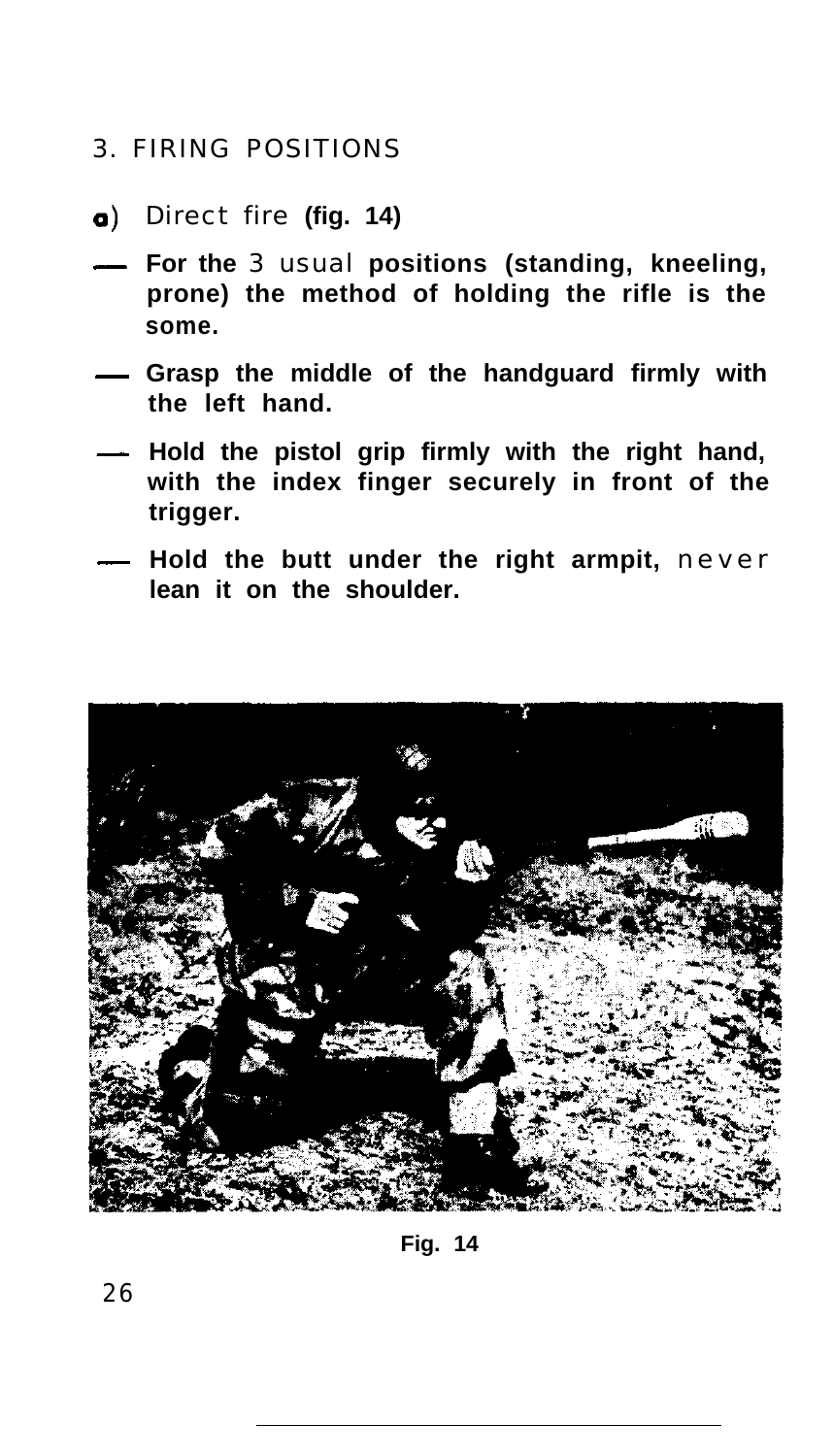**N. 6.: A sling can be used to help take the recoil but this is left to the discretion of the user.**

**b) Indirect fire (fig. 15)**



**Fig. 15**

- - **Dig the heel of the butt into the earth, with the pistol grip uppermost, i.e. towards the firer.**
- **Incline the rifle at the required angle.**
- **Hold the foot down on the front of the butt to prevent it from moving out of position.**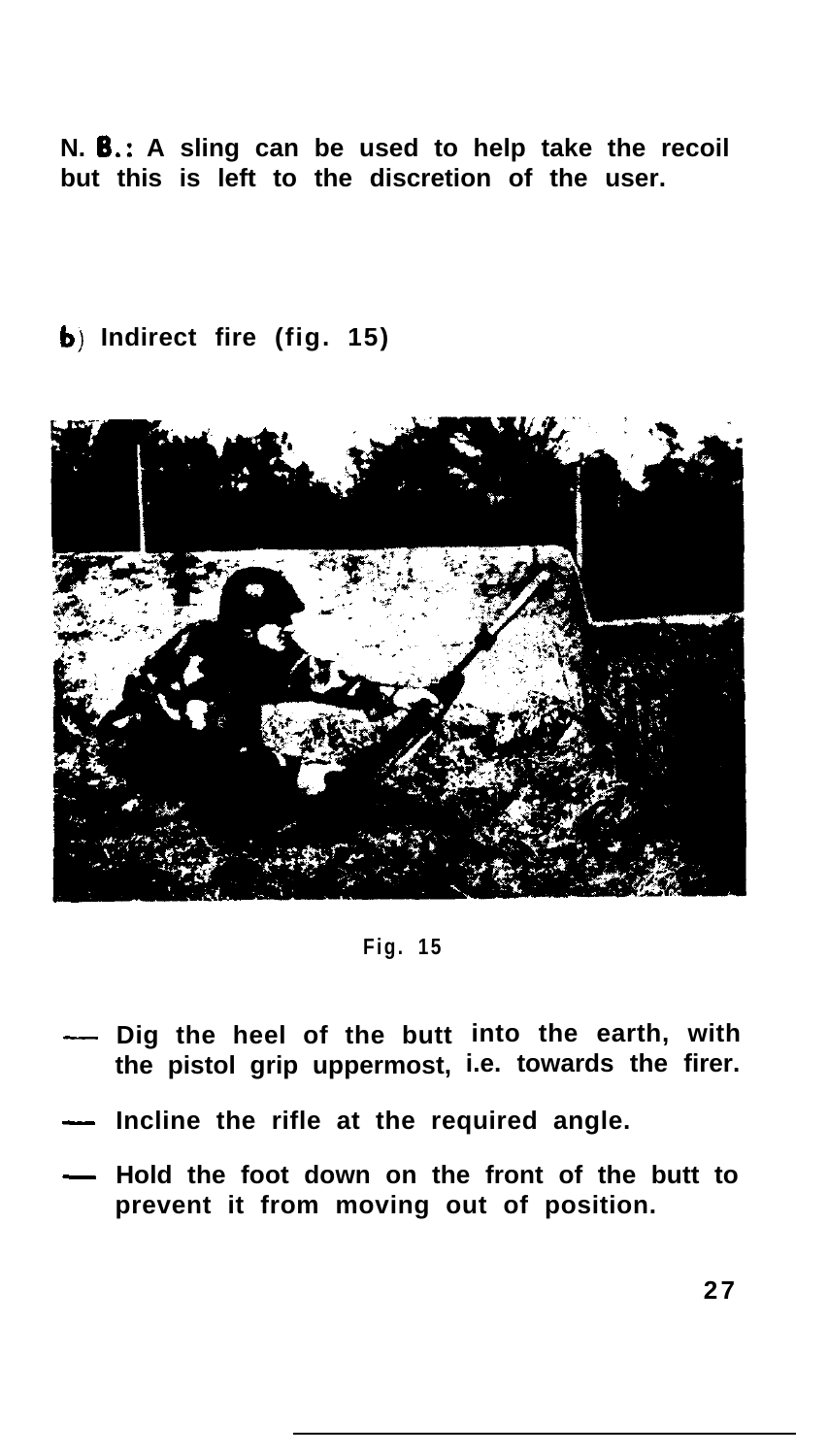**Note: So far as possible, it is advisable to avoid positioning the butt against any hard surface, such as concrete, rock, etc. This is particularly important for indirect fire from the prone position, where the soldier naturally tends to anchor the fore part of the butt to avoid the effects of recoil.**

, :.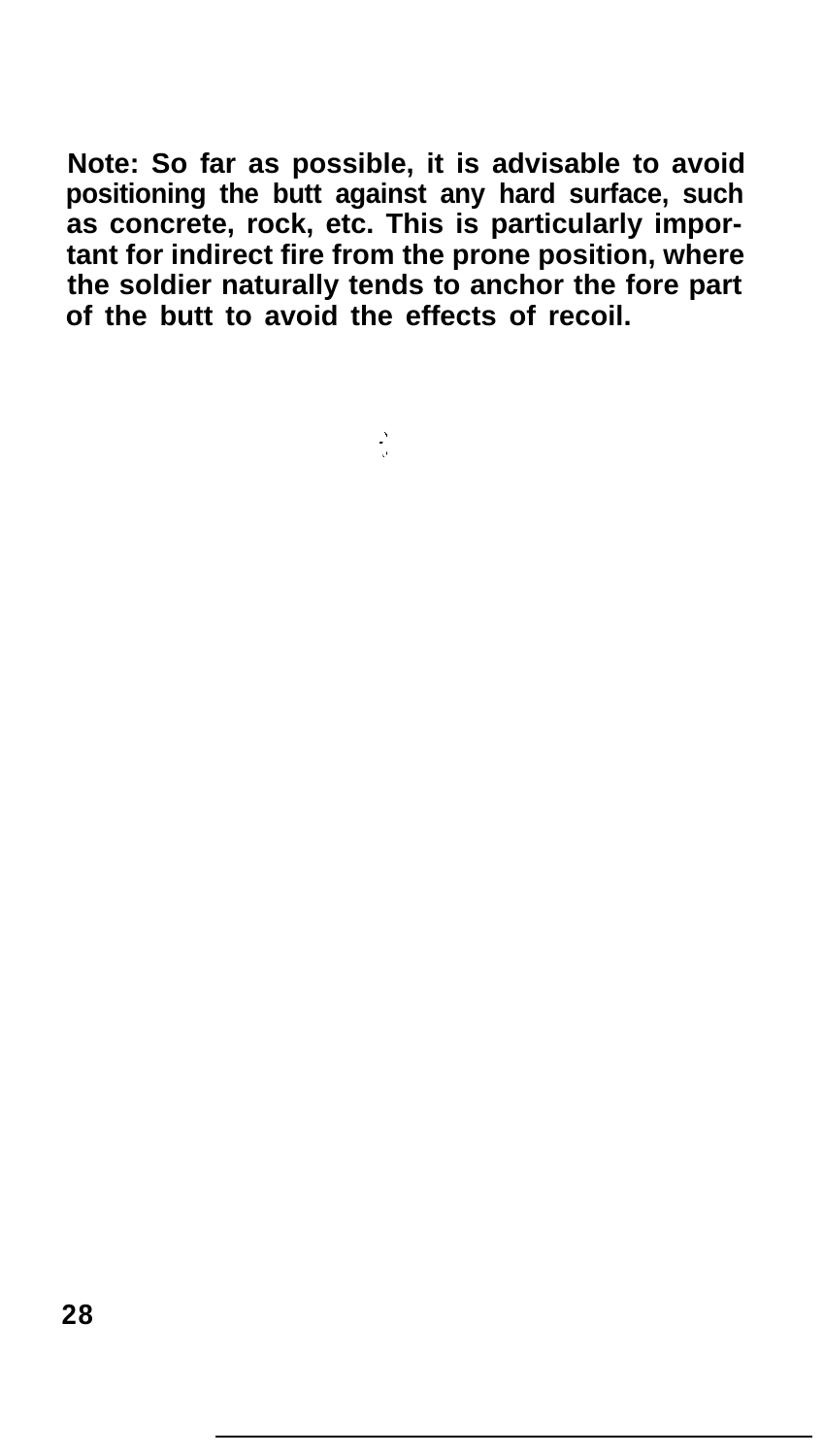## **VI. FIELD STRIPPING**

**The soldier should know the field stripping routine so well thot it con be carried out in darkness. For this stripping, he will need to use the nose of a cartridge; no other tools are required. - Remove the magazine.**

- 
- **- Cock the mechanism to ensure that the rifle is clear and there is no round left in the chamber, allow the breech block to go forward and set the change lever at safe, leaving the hammer cocked.**

## 1. **STRIPPING THE MECHANISM**

- **Press the body locking lever (on the left side) as far as possible upwards; at the same time, press the butt/trigger frame group downwards, which will swing the rifle open like a shotgun (see fig. 16).**
- **Remove the slide-breech-block assembly by taking hold of the slide rod hinged to the slide (fig. 17).**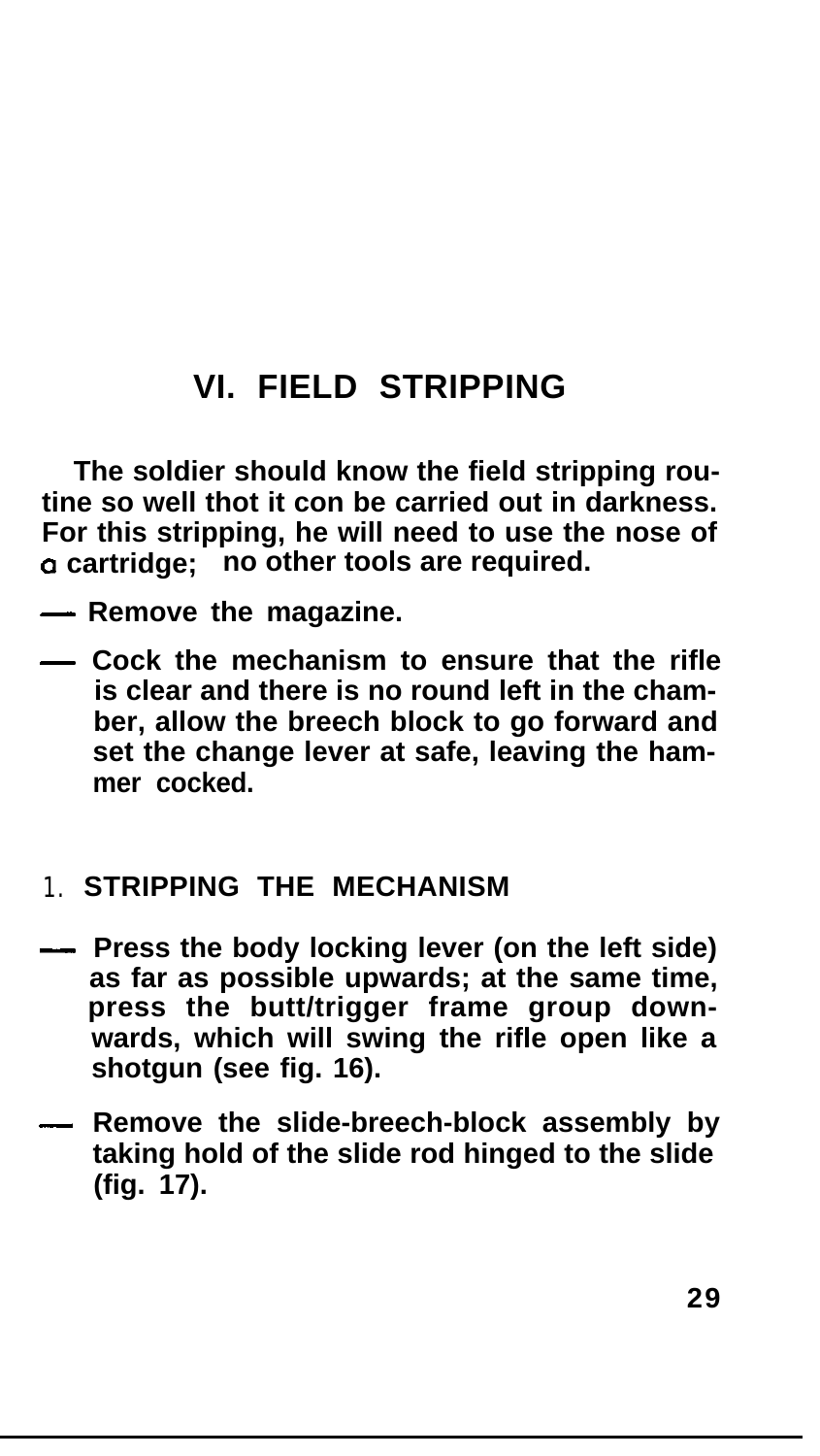

**Fig. 16**



**Fig. 17**

#### **2. REMOVING THE COVER**

**Slide the receiver cover to the rear (fig. 18). 3 0**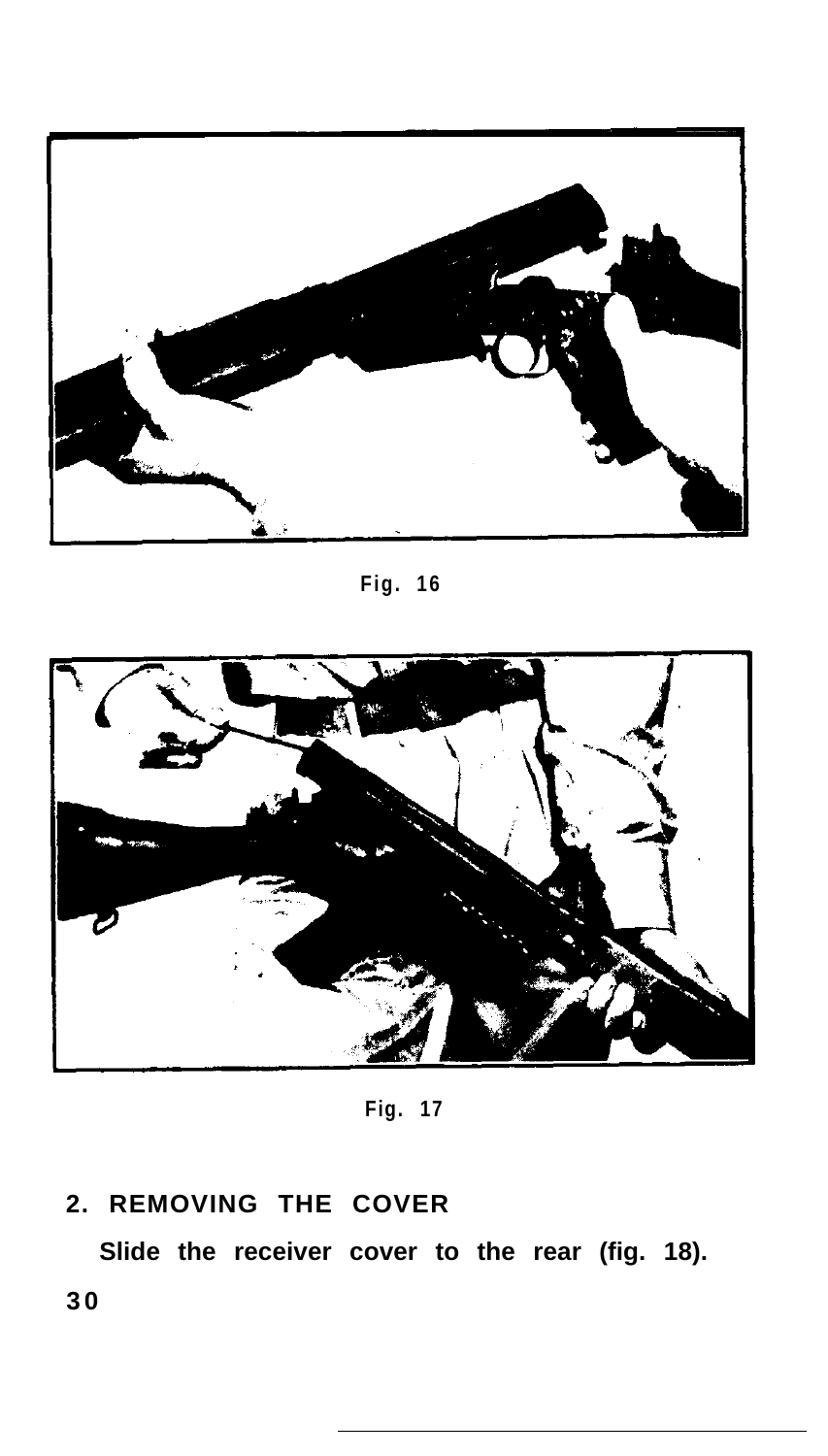

**Fig.** 18

#### **3. SEPARATING THE SLIDE FROM THE BREECH BLOCK**

**Disengage the fore part of the breech block from the slide and continue to separate with a levering movement against the rear part of the breech block, keeping the thumb on the rear end of the firing pin (fig. 19).**

#### **4. REMOVING THE FIRING PIN**

**Exert pressure on the rear end of the firing pin and push out its retaining pin. If the pin does not fall out easily, use the nose of a cartridge to push it out (fig. 20).**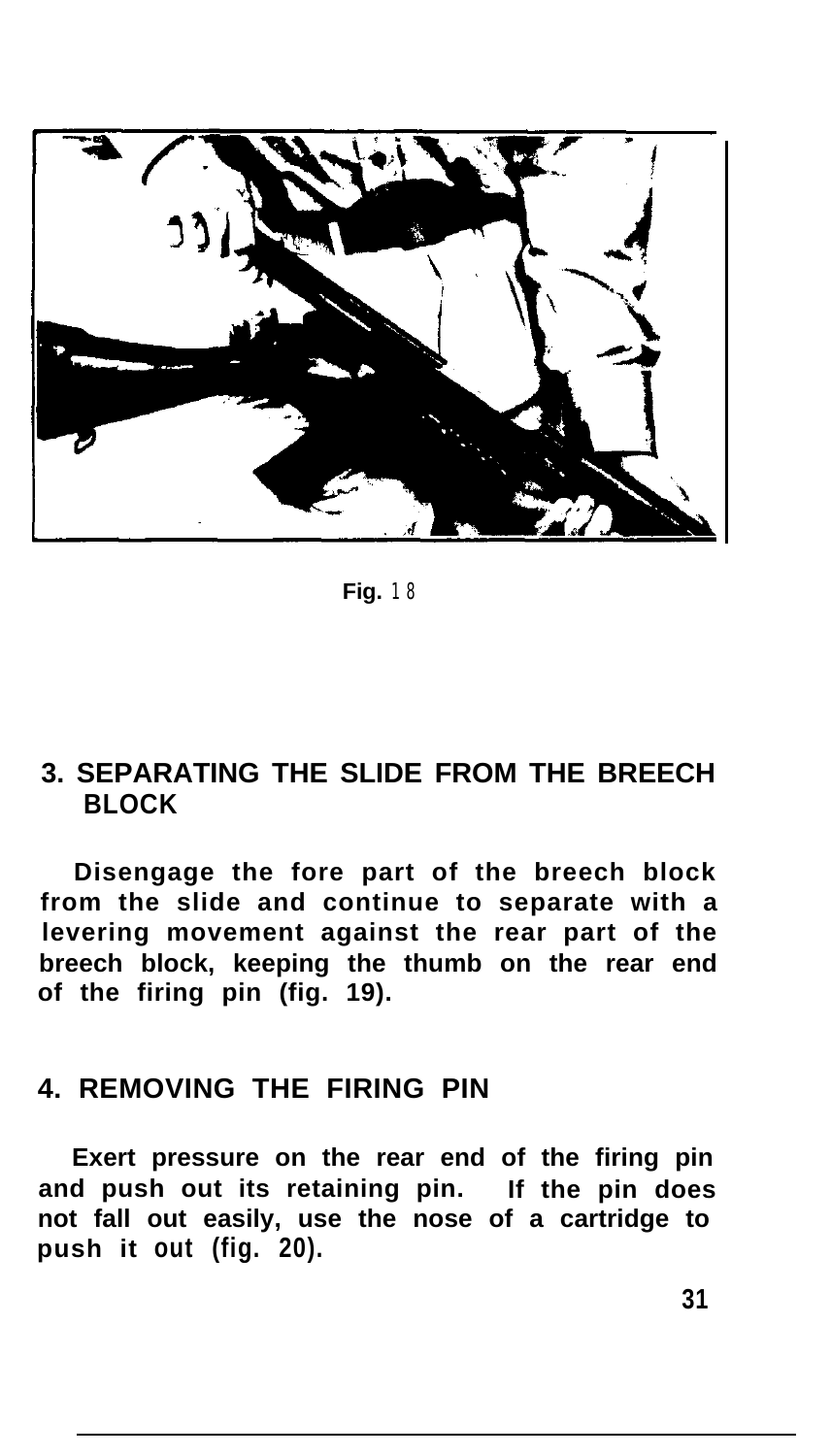

**Fig. 19**



**Fig. 20**

**When the retaining pin has been removed, the firing pin will come out of its housing under action of its spring (fig. 21).**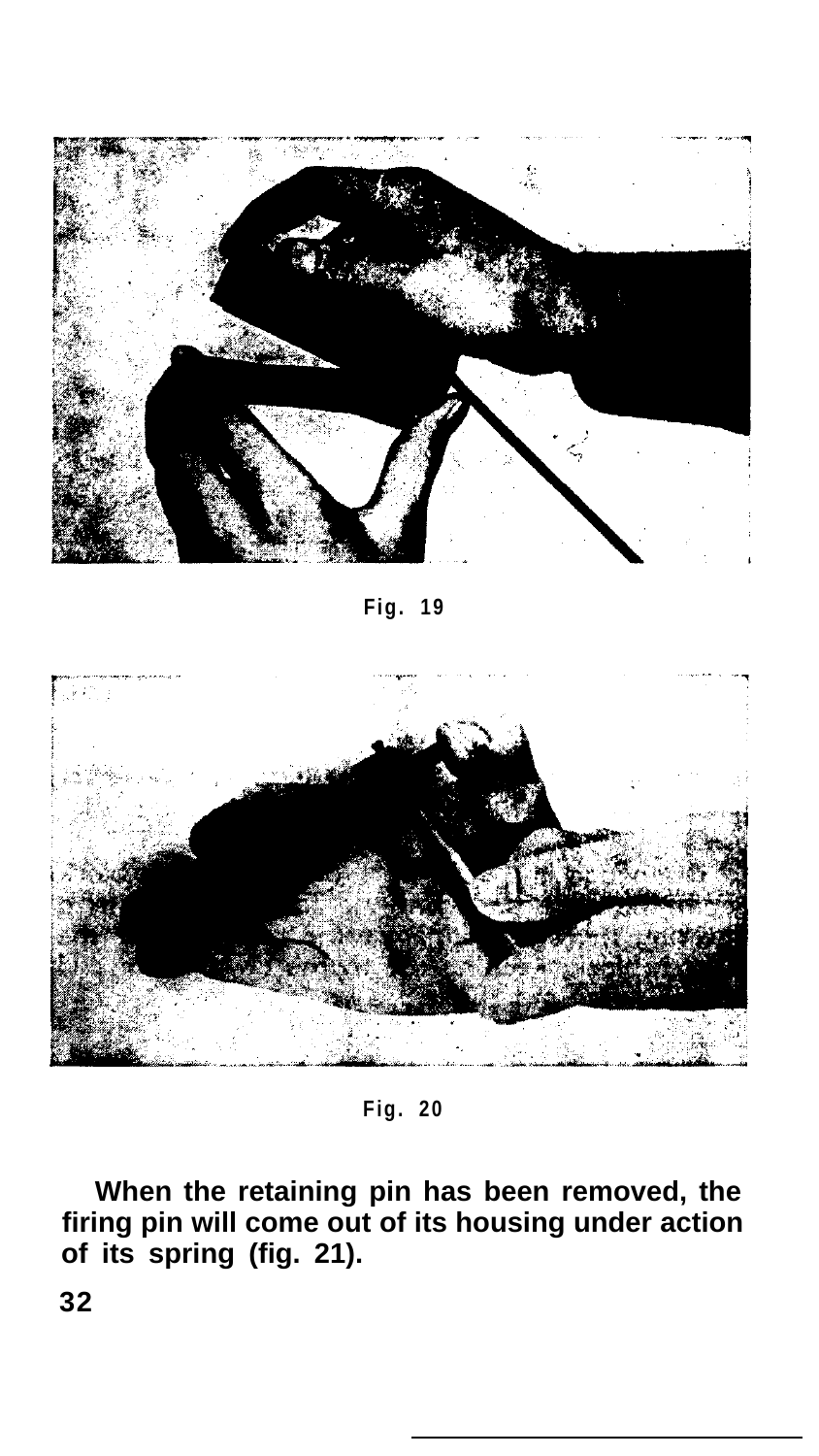

**Fig. 21**

## **5. REMOVING THE GAS PLUG**

**Use the nose of a cartridge to press in the plunger (fig. 22), then turn the gas plug a quarter turn in a clockwise direction (fig. 23).**



**Fig 22 Fig. 23**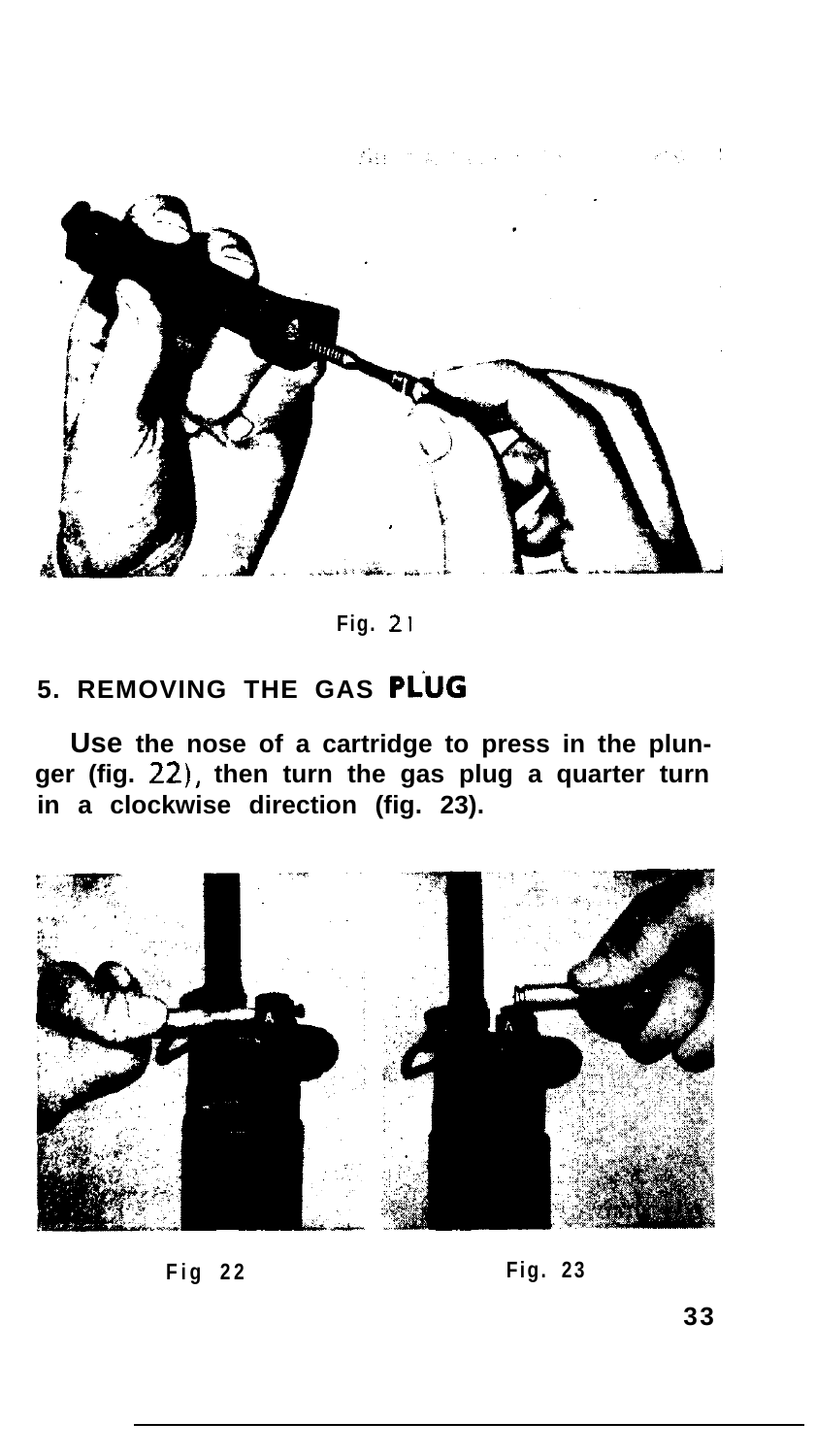**In this position, the plug will be pushed from its housing by the piston spring.**

#### **6. REMOVING THE PISTON**

**Remove the piston and its spring from the gas cylinder (fig. 24).**



**Fig. 24**

**Separate the piston spring from the piston rod (fig. 25).**



**Fig. 25**

**34**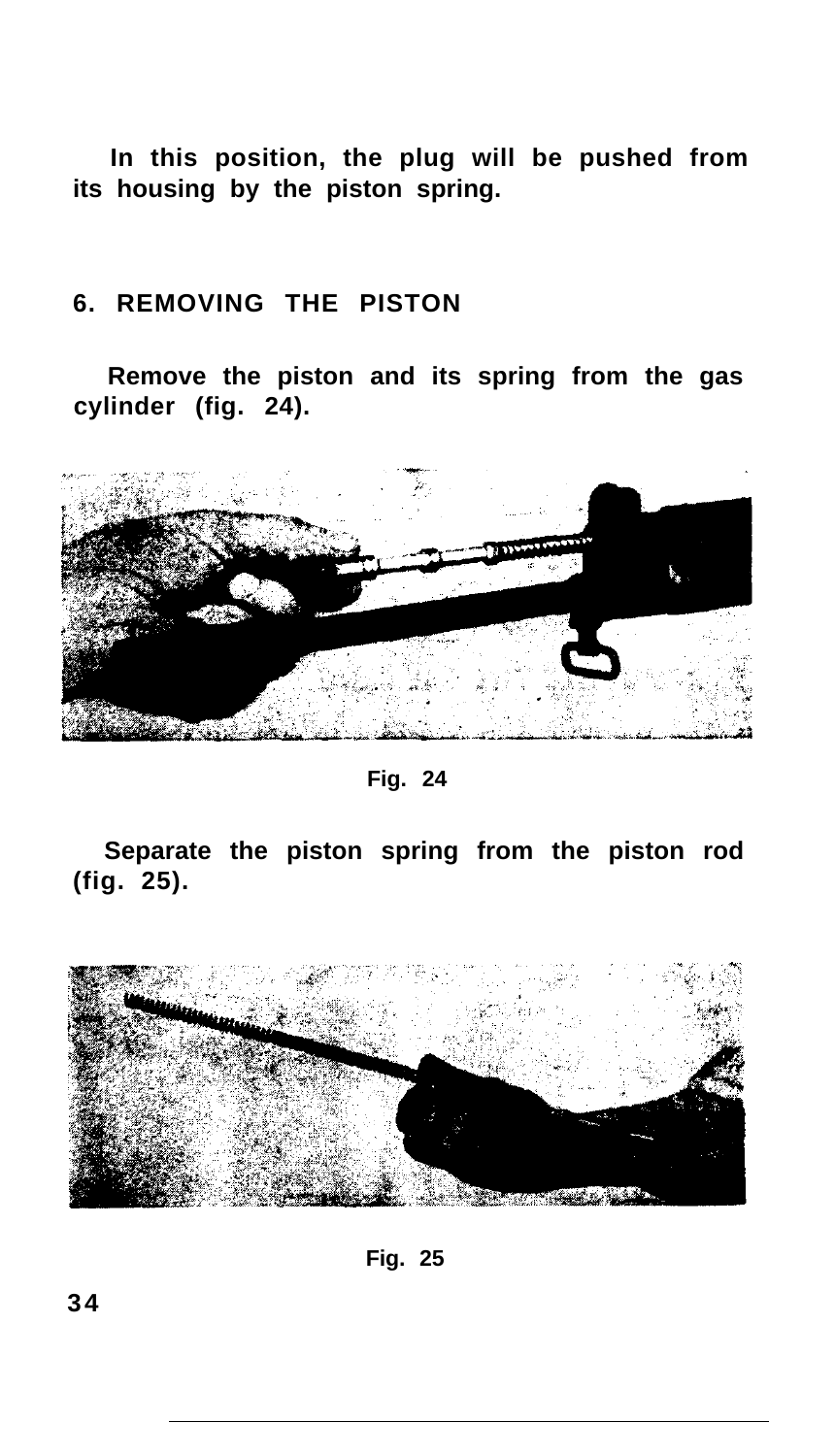**Note: There is no need for the soldier to strip the extractor. It is necessary to use a cartridge for this, or a special tool, and it is normally done by** the armourer when making o periodic inspection.

## **7. ASSEMBLY AFTER FIELD STRIPPING**

- **7. ASSEMBLY AFTER FIELD STRIPPING**<br>— Replace the piston spring on the piston rod — Replace the piston spring on the piston rod<br>(fig. 25).<br>— Replace the piston and its spring in the gas **(fig. 25).**
- **IXALLET THE SET EXEL THE SET EXEL THE SET EXEL THE SET EXEL THE PISTON THE PISTON THE PISTON THE PISTON THE PISTON THE PISTON THE PISTON THE PISTON THE PISTON THE PISTON THE PISTON THE PISTON THE PISTON THE PISTON THE PIS cylinder (fig. 24).**
- spring, with the big end of the plunger turned<br>towards the barrel (fig. 23).<br>— When the gas plug is fully home, rotate it one**spring, with the big end of the plunger turned towards the barrel (fig. 23).**
- eighth of a turn, so that the letter "A" moves<br>upwards.<br>— Use the nose of a cartridge to push the plunger **eighth of a turn, so that the letter "A" moves upwards.**
- **and rotate so that the letter "A" appears uppermost (fig. 22).**
- the spring by working the firing pin and replace<br>the pin.<br>— Replace the breech block in the slide, inserting **Replace the firing pin spring and the firing pin in the breech block (fig. 21); compress the spring by working the firing pin and replace the pin.**
- **the rear part obliquely in the slide (fig. 19). Exert pressure on the breech block so that the firing pin spring is slightly compressed and the breech block is swung downwards into its correct position in the slide.**
- - Insert the ribs of the cover in the correspond**ing grooves in the receiver (fig. 18) and slide the cover fully forward.**
- **Replace the mechanism in the body, inserting the ribs of the slide in the corresponding**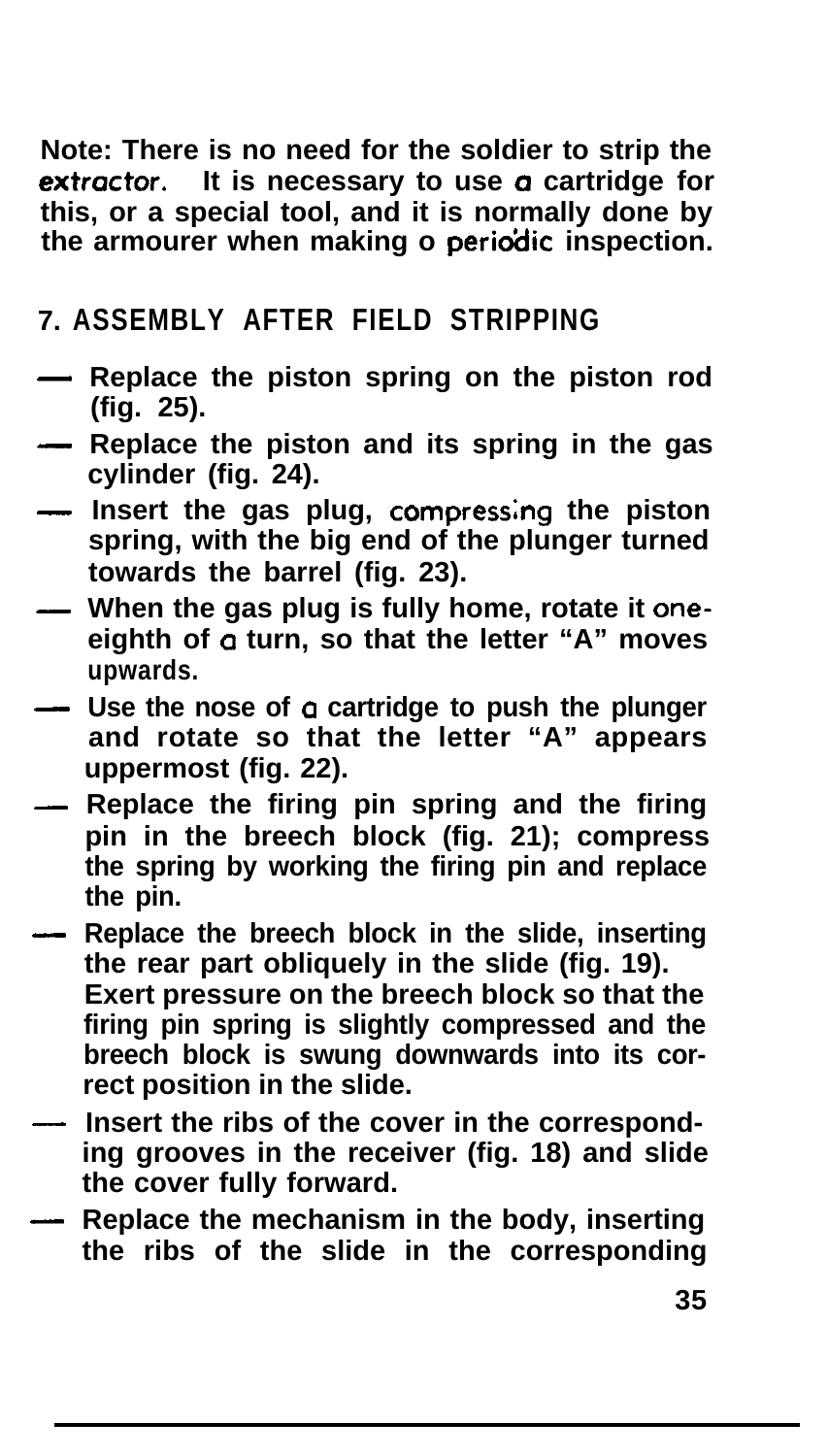**grooves in the receiver. When this is done, the breech block should be in its forward position (fig. 17) and the muzzle of the rifle pointing downwards; the mechanism will then fall into position correctly.**

**- Close the rifle, still holding the muzzle downwards, to prevent any possibility of the slide rod protruding.**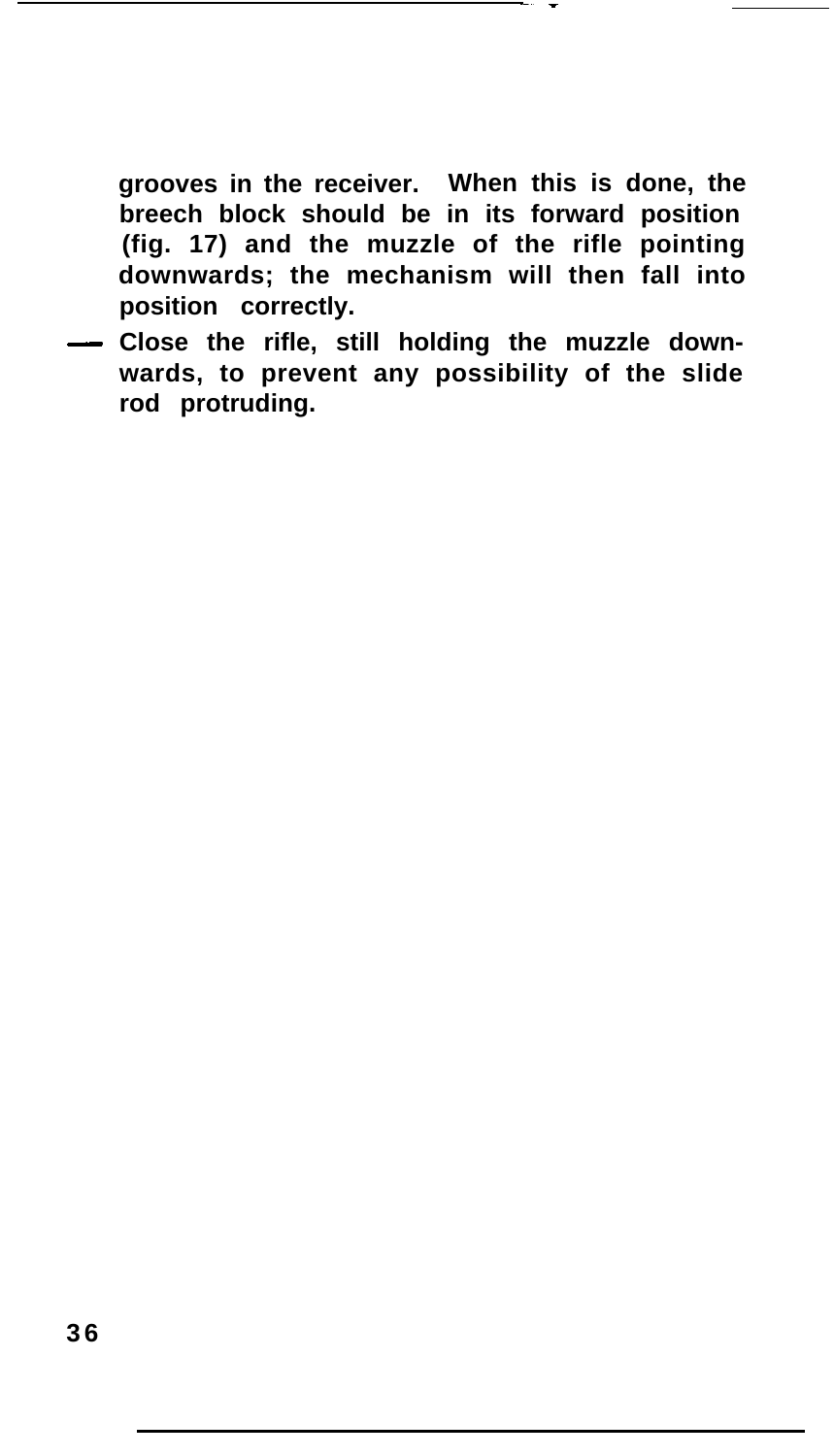# **VII. CLEANING AND MAINTENANCE**

## **1. GENERAL REMARKS**

**It must be emphasized that all automatic weapons require constant cleaning and maintenance and that most of the stoppages mentioned elsewhere are the result of the soldier's negligence or lack of knowledge of his weapon. All weapons, whether automatic or repeating rifles, should be cleaned at the end of a day's firing and special core must be taken after firing with blank cartridges.**

## **2. MAINTENANCE OF THE RIFLE**

### **a) Maintenance by the soldier**

**The FN Rifle cal. 7.62 mm only needs to be partially stripped for this maintenance (field** partially stripped for this maintenance (fierd)<br>stripping); maintenance routine is as follows:-<br> **--** Use the barrel cleaning brush, oiled with t

- special rifle pore oil provided, and pass through<br>the barrel several times:<br>— Follow this by pulling through two or three **Use the barrel cleaning brush, oiled with the special rifle bore oil provided, and pass through the barrel several times:**
- -- Follow this by pulling through two or three<br>dry rags;<br>-- Clean the chamber with the cleaning brush **dry rags;**
- **provided for this purpose;**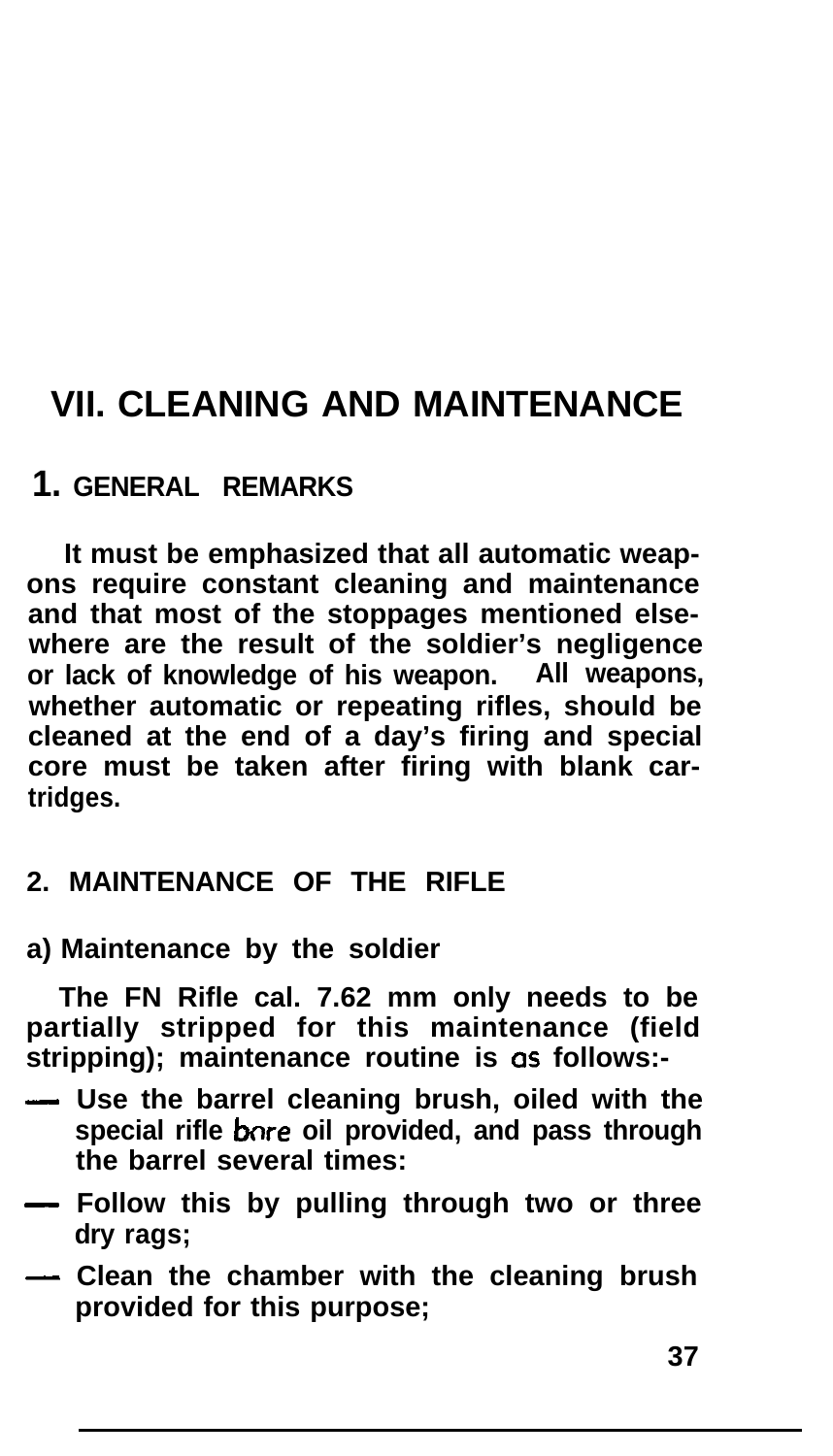**Clean the slide, rear of the barrel and inside the body;**

**Clean the breech block, firing pin and its housing;**

**Clean underneath the extractor claw, without stripping it;**

**Remove the gas plug, the piston and its spring and carefully clean these parts, as they are exposed to gas fouling;**

**Clean the gas cylinder and wipe with a slightly oiled rag; this rag should also be passed through the barrel;**

**Very slightly oil the moving parts of the mechanism.**

b) Inspection and maintenance by the unit **ar**mower

**It is essential that the rifle should be examined periodically by the armourer, who will check that it is being properly cared for by the user.**

**All components of the rifle will then be checked for correct functioning. When this examination is made, the following special cleaning and inspection operations will also be carried out:-**

- **- Cleaning the exhaust port in the gas cylinder; - Stripping and cleaning the extractor;**
- Stripping and cleaning the extr<br>— Checking the gas setting;
- 
- -- Checking the gas setting;<br>- Checking the sight and correcting, if necessary.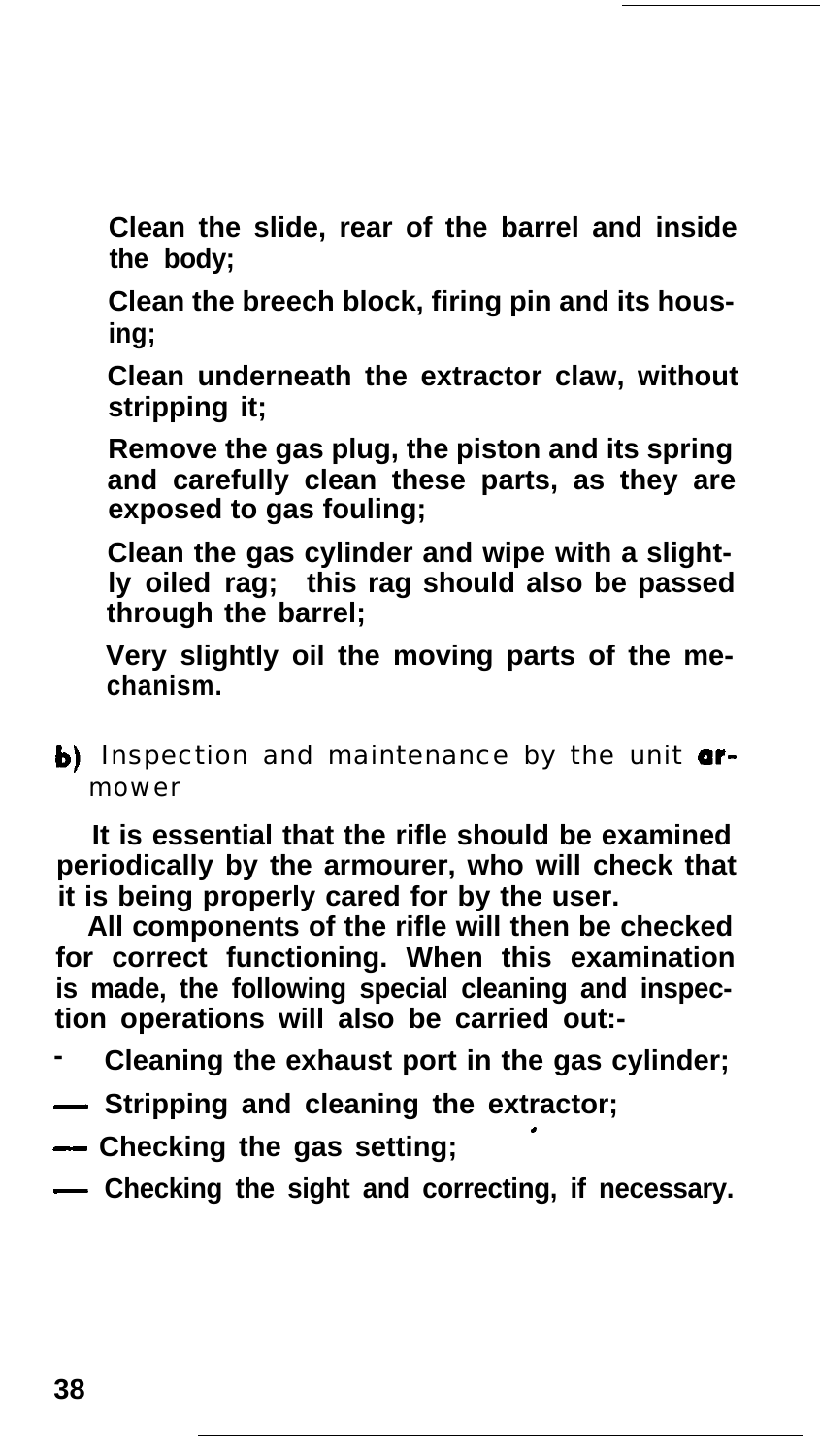## **3. COMPLETE CLEANING OF BARREL AND GAS CYLINDER**

**The barrel and gas cylinder must be cleaned regularly so that they never get into such a state that the use of abrasives is necessary; all abrasive material such as emery paper, sand, etc., is always harmful.**

**The full cleaning of barrel and gas cylinder should be done unhurriedly, when circumstances permit, 0s follows:**

**Wash the barrel, using barrel brush, or sponge, steeped in special oil.**

**Wash the inside of the front part of the gas cylinder and gas block, using the brush for cleaning the chamber and the special oil.**

**After the barrel and gas cylinder have been thoroughly cleaned in this way, dry carefully, using clean rags. After drying, the ragusually white service flannelette-should come out of the barrel and gas cylinder unstained.**

**After drying, slightly oil the barrel (bore and chamber) and the gas cylinder.**

**Dry the outside of the barrel and polish with a greasy rag.**

**The pieces of flannelette for this cleaning will usually be cut to the tollowing measurements: length approx. 120 mm, width approx. 60 mm**  $(about 5<sup>*h*</sup> \times 2<sup>{1}</sup><sub>*h*</sub>)$ .

**For possing through the barrel, use an unfolded piece, for cleaning the gas cylinder, double it over to give a 60x60 mm square before inserting in the loop of the cleaning rod or pullthrough.**

**Rags or cotton waste can be used for cleaning the remaining parts of the rifle.**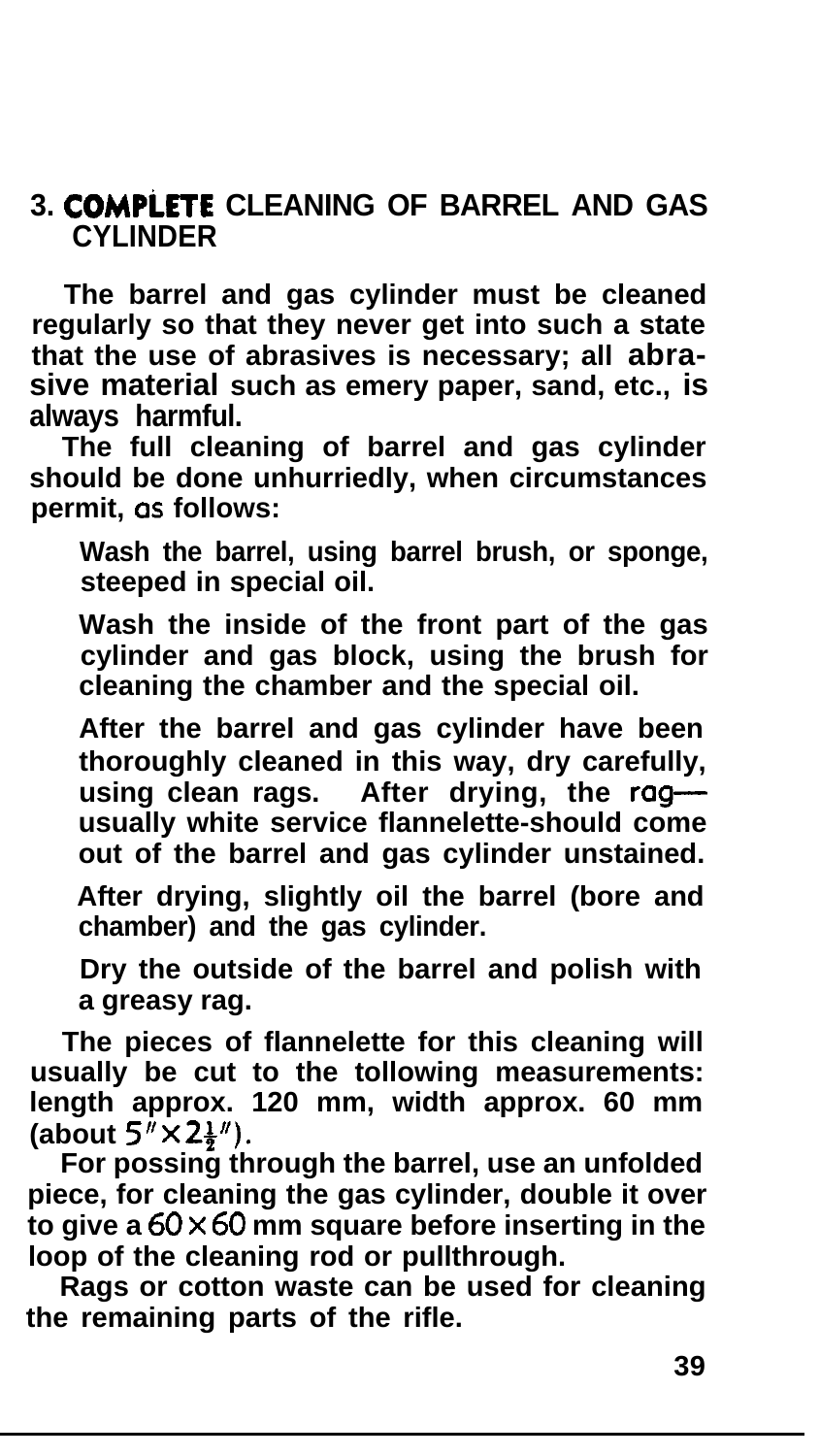Note: **The inside of the barrel and inside of front half of the gas cylinder come into direct contact with the combustion gases and are also submitted to friction; they consequently require more care and attention. Other components are protected against oxidising by phosphating (parts of the mechanism and receiver) and the piston and gas plug are hard chromed.**

## Precaution after firing

**To be on the safe side, particularly in hot climates, and to make subsequent cleaning of barrel and gas cylinder easier, the user is strongly advised to take the following preventive measure:**

Immediately ofter firing, **before leaving the firing range or scene of manceuvres, clean barrel and gas cylinder by wiping with a rag steeped in special oil (Rifle bore oil).**

**This precaution has the effect of:-**

**Neutralising the harmful effect of any fouling caused by residue of powder gases;**

**Preventing the formation of carbon deposits in the gas cylinder ond gas block;**

**Allowing the usual cleaning operations to be postponed for at least 24 hours, without causing any damage.**

**Within 48 hours of carrying out this precaution, the rifle should be completely cleaned as indicated in paragraphs 2 and 3.**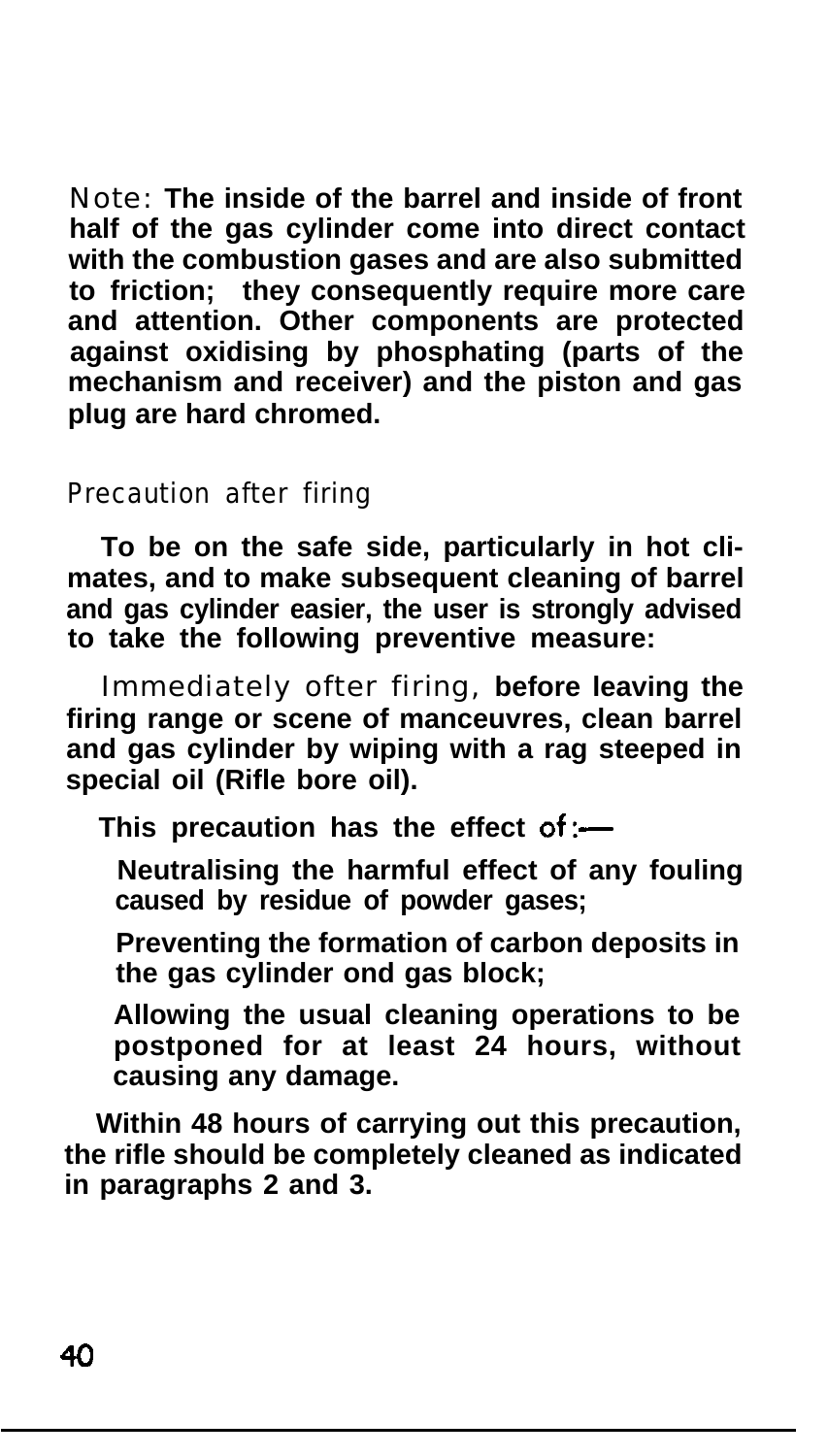## **4. PREPAkATlON OF RIFLE BEFORE FIRING**

**The L. A. R. functions with very little or procticolly no lubrication.**

**Before firing, wipe off any oil remaining on barrel and gas cylinder surfaces; if the piston and chromed part of the gas plug have been slightly oiled, dry clean these too.**

**The tabulation given below gives on one side the list of parts which can be slightly oiled, on the other the list of parts which require no oiling and which, in some cases, can be adversely affected, if oiled.**

| Components,                                                                                                                                                                    | Components,                                                                                                                                                                                                                           |
|--------------------------------------------------------------------------------------------------------------------------------------------------------------------------------|---------------------------------------------------------------------------------------------------------------------------------------------------------------------------------------------------------------------------------------|
| or ports of components,                                                                                                                                                        | or parts of components, which                                                                                                                                                                                                         |
| which will be very slightly oiled                                                                                                                                              | will not be oiled before firing                                                                                                                                                                                                       |
| <b>OILED</b><br>- Inside breech block slide.<br>- Breech block, ot locking<br>shoulders.<br>Body, at bottom ond<br>olong quide grooves for<br>slide.<br>— Holding open device. | <b>LEFT DRY</b><br>— Barrel.<br>- Gos cylinder.<br>- Piston.<br>$\lambda$ chromed<br>- Gos Plug. ) ports<br>—— Outer surface of slide.<br>Front face of breech<br>block.<br>- Mogorine and plotform.<br>— Magazine cotch<br>— Sights. |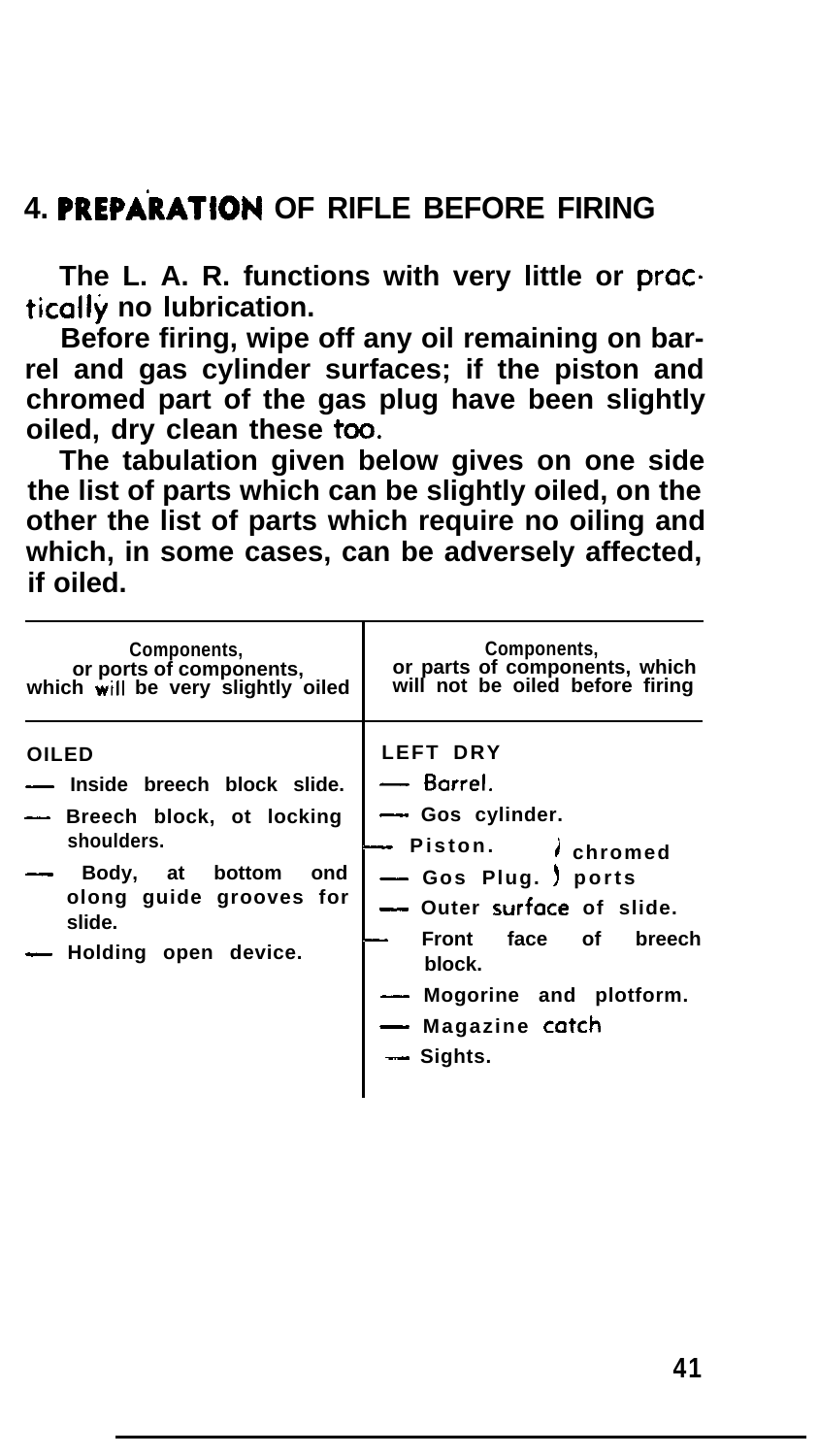# **INDEX**

|                              | Introduction                                                                                                                                                                                                 |        |    |   | 3                    |
|------------------------------|--------------------------------------------------------------------------------------------------------------------------------------------------------------------------------------------------------------|--------|----|---|----------------------|
|                              | II. Characteristics ond Technical Details                                                                                                                                                                    |        |    |   | 4                    |
| 1.<br>$\overline{2}$ .<br>3. | III. Functioning.<br>$\cdot$ $\cdot$ $\cdot$<br>$\bullet$<br>Cockina<br>Rear movement of the mechanism<br>of the mechanism<br>Forward action                                                                 |        |    |   | 7<br>7<br>7<br>8     |
| 4.<br>5.                     | Change lever<br>.<br>Holding open<br>device                                                                                                                                                                  |        |    |   | 9<br>11              |
|                              |                                                                                                                                                                                                              |        |    |   |                      |
| IV.                          | Hondlina<br>1. Filling Magazine.<br>a) With magazine filler                                                                                                                                                  |        |    |   | 12<br>12<br>12       |
|                              | b) Without magazine filler.<br>c) Note on checking                                                                                                                                                           |        |    |   | 13<br>13             |
| 3.                           | and a strong control of the state<br>2. Charging<br>$\mathcal{L}^{\text{max}}$<br>Loading,                                                                                                                   |        | ï. | ï | 13<br>14             |
|                              | $\mathcal{L}^{\text{max}}$ , where $\mathcal{L}^{\text{max}}$<br>4. Relooding<br>$\mathcal{L}^{\text{max}}$<br>$\mathbf{L} = \mathbf{L} \times \mathbf{L}$<br>5. Unloading<br>$\sim$<br>$\ddot{\phantom{0}}$ |        |    |   | 15<br>16             |
|                              | 6. Firing single shot $\cdots$<br>$\blacksquare$<br>7. Fitting the blonk firing device.                                                                                                                      | $\sim$ |    |   | 17<br>17             |
|                              | 8. Gas regulation<br>a) Method of gas setting $\cdot$<br>$\ddot{\phantom{0}}$                                                                                                                                |        |    |   | 17<br>18             |
|                              | b) Operations<br>$\ddot{\phantom{0}}$<br>9. Zeroing sights                                                                                                                                                   |        |    |   | 19<br>21<br>21       |
|                              | a) Correction for elevation<br>$\ddot{\phantom{a}}$<br>b) Correction for direction<br>10. Stoppages and immediate gotion.                                                                                    |        |    |   | 21<br>22             |
|                              |                                                                                                                                                                                                              |        |    |   | 24                   |
| V.<br>2.                     | Grenade Launching<br>I. Cartridge<br>Handling<br>$\ddot{\phantom{0}}$<br>3. Firing positions                                                                                                                 |        |    |   | 24<br>25<br>26<br>26 |
|                              | a) Direct fire.<br>b) Indirect fire                                                                                                                                                                          |        |    |   | 27<br>43             |
|                              |                                                                                                                                                                                                              |        |    |   |                      |